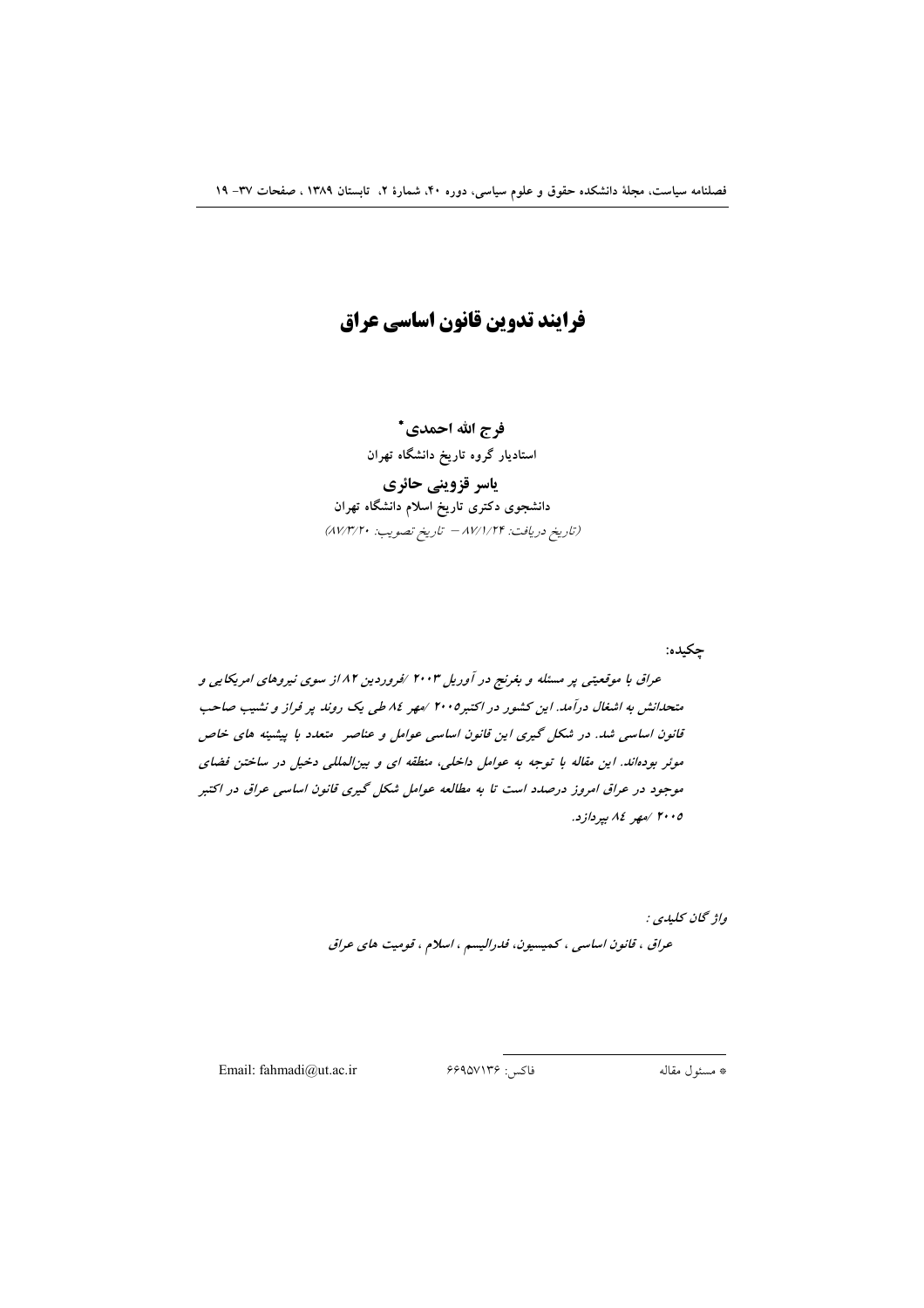#### مقدمه

عراق کشوری است با قومیتها و مذاهب متعدد که علی رغم سابقه کهن تمدنی، پس از جنگ جهانی اول در جفرافیای سیاسی منطقه پدیدار شد و تاکنون از هویتی با ثبات برخوردار نشده است. این کشور با پیشینه ای پر مسئله و بغرنج در آوریل۲۰۰۳ /فروردین ۸۲ به اشغال نیروهای امریکایی و متحدانش در آمد و در اکتبر۲۰۰۵ /مهر ۸٤ طی یک روند پر فراز و نشیب صاحب قانون ساسی شد. در شکل گیری این قانون اساسی عوامل و عناصر مختلف نقش داشتهاند که هریک از این عوامل با سابقهای خاص به سهم خود در شکل گیری قانون اساسی عراق سهيم بوده اند.

در سال های اخیر، این کشور به عرصهٔ کشمکشهای بین|لمللی، منطقهای و داخلی تبدیل شده که بر پیچیدگیهای وضع آن بیش از پیش افزوده است. در چنین شرایطی مشکلات ساختاری و سنتی جامعه عراق، بر دشواری دسترسی به قانون اساسی دائم افزود. علاوه بر آن، فرایند شکل گیری قانون اساسی با چالش های چندی از قبیل قومیت های مذهبی و نژادی، فدراليسم، اسلام و قانون اساسي و حقوق زنان مواجه بود.

# فرایند شکل گیری قانون اساسی موقت اختلافات و جبههگیریها

آنچه درباره قانون اساسی عراق اهمیت دارد وجود دو رویکرد است که یکی از سوی آیتالله سیستانی و دیگری از سوی دولت ایالات متحده آمریکا مطرح شد.

با شکست نقشه نخست دولت ایالات متحده برای ایجاد حکومت نظامی امریکایی به مدت تقریباً چهار سال، مقرر شد یک مجلس حکومتی انتصابی در عراق تشکیل شود. امریکاییها میخواستند همین مجلس حکومتی یک کمیسیون نگارش قانون اساسی تشکیل دهد و این کمیسیون با مشاورت کارشناسان مورد نظر امریکا، بویژه پروفسور نوح فیلدمان یهودی -امریکایی که نقش زیادی در نگارش قانون اساسی موقت ایفا کرد (الزمان، ۲۰۰٤/٤/٥، شماره ۱۷۷۵) به نگارش قانون اساسی مبادرت ورزد و در نهایت قانون اساسی نوشته شده، به آرای مردم گذارده شود ( بول برمر، ص٢١١). در حالي كه آيت الله سيستاني در پاسخ به استفتائي در باب نگارش قانون اساسی اظهار داشته بود: «نیروهای اشغالگر از هیچ گونه شایستگی برای تعیین اعضای مجلس نگارش قانون اساسی برخوردار نیستند... باید ابتدا انتخابات عمومی برگزار شود تا از این طریق هر عراقبی واجد شرایط، نماینده مورد نظر خود را برای نگارش قانون اساسی تعیین کند. آنگاه قانون اساسی بوسیله این مجلس تدوین شده برای تصویب نهایی به رفراندوم عمومي گذاشته شود» (http://www.sistani.org ) .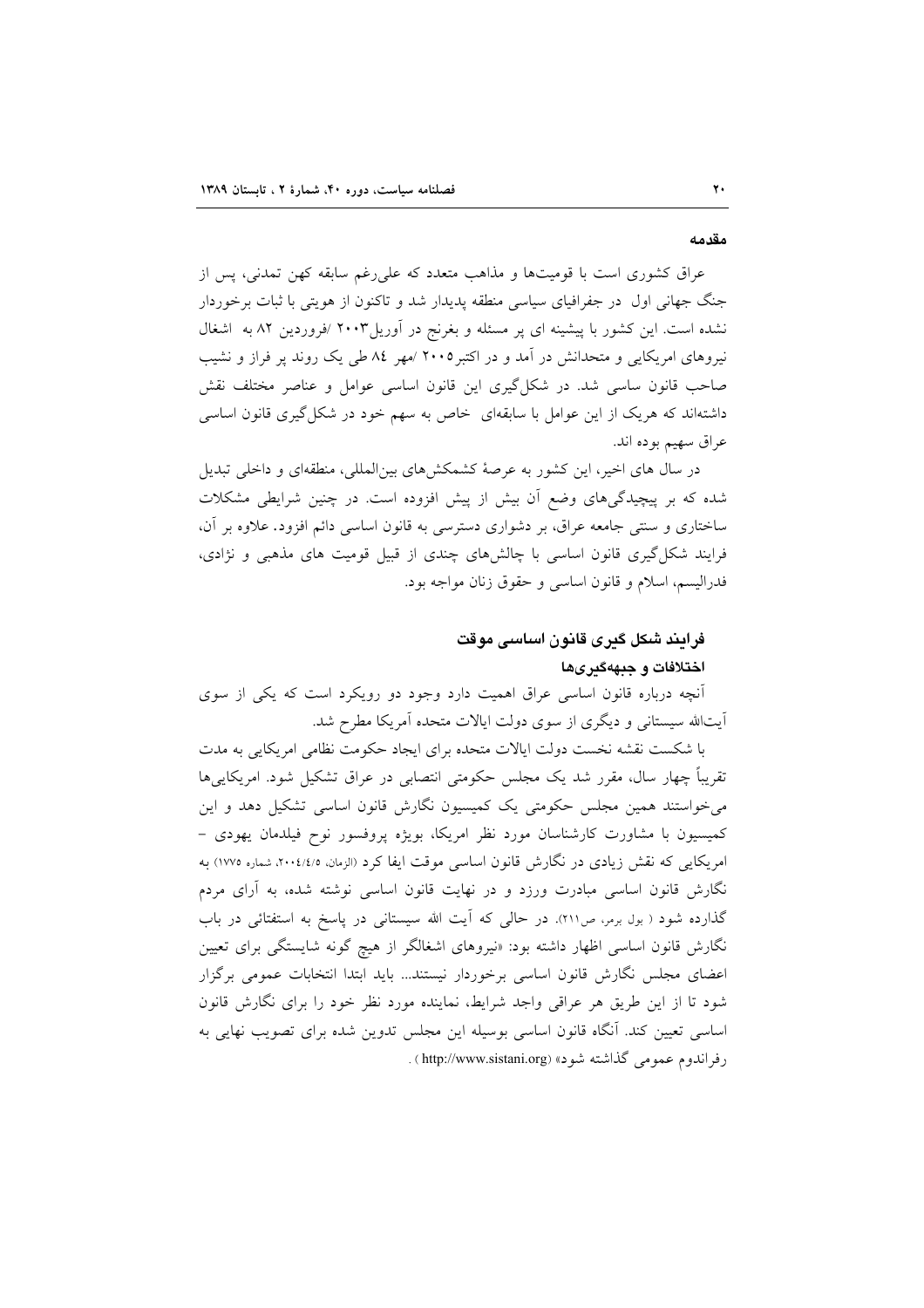اما استدلال برمر این بود که انتخابات خود نیازمند قانون متقن است که اساسا وجود ندارد. از سویی به نظر برمر این امر فرایند انتقال حاکمیت به عراقی ها را به تأخیر می انداخت (برمر بول، ص ٢١١)..

در دوازدهم اوت ۲۰۰۳ /۲۱ مرداد۸۲ رئیس وقت مجلس حکومتی یعنی ابراهیم جعفری از تشکیل کمیسیون قانون اساسی خبر داد. به گفته جعفری وظیفه این کمیسیون نه نگارش قانون اساسی بلکه بررسی راهکارهای نگارش قانون اساسی بود

(http://arabic.peopledaily.com/.cn/200308/12/ara20030812\_67609.html). اما برمر در خاطرات خود موضوع را به گونه ای دیگر ترسیم کرده است. وی پس از بیان طرح خود درباره قانون اساسی که در روزنامه واشنگتن پست مطرح کرد، در باره کمیسیون قانون اساسی بیان داشت: «در ۱۰ سپتامبر ۲۰۰۳ / ۱۹ شهریور ۸۲ کمیسیون قانون اساسی از راهی که برایش ترسیم شده بود خارج شد و به مجلس حکومتی پیشنهاد داد که مجلس قانون اساسی با آرای مستقيم مردم انتخاب شوند» ( برمر بول، ص(٢١١) .

برمر علاوه بر احساس نایب السلطنگی (به تعبیر طالبانی) در نادیده گرفتن تصمیم شورای حکومتی، شاید بر آن بود که نشان دهد میان شیعیان بر سر فتوای سیستانی اختلاف وجود داشته است. در حالي كه گروه بحران بين الملليgroup (ICG) international crisis group) كه در گزارش خود با رأى سيستاني نيز مخالف بود، بيان ميدارد كه احزاب ديني شيعي شامل مجلس اعلي، تمام طیفهای حزب الدعوه و حتی نیروهای مقتدی صدر که اختلاف عمیق با دیگر گروههای شيعه داشتند با فتواى آيتالله سيستاني موافق بوده اند (التحديات الدستوريه في العراق، ص١٩).

در این بین در ۱۲ اکتبر /۲٤ مهر ۸۲ سازمان ملل قطعنامه ۱۵۱۲ خود را درباره عراق صادر کرد. در این قطعنامه حاکمیت نیروهای ائتلاف، موقت تلقی شده و تصریح شده بود که پس از تشکیل حکومت منتخب عراقی، نیروهای ائتلاف باید کار را به عراقی ها واگذار کنند. در این قطعنامه مجلس حکومتی موظف شده بود تا تاریخ ۱۵ دسامبر / ۲٤ آذر ۸۲ جدول زمانبندی فرایند انتقال حاکمیت به عراقبیها و چگونگی نگارش قانون اساسی و مقدمات اجرای انتخابات را تعيين كند ( الشرق الاوسط، ١٧ اكتبر ٢٠٠٣، شماره ٩٠٨٩) .

این قطعنامه، مجلس حکومتی را در یک دو راهی سخت قرار داد، یا تعجیل در فرایند نگارش قانون اساسی و یا به تأخیر افتادن انتقال حاکمیت به عراقیها که هر دو مسئله برانگیز بودند. از سویی انتقال حاکمیت امری ضروری بود و از سوی دیگر، فرایند شکل گیری قانون اساسی نیز مستلزم تأنی بیشتر بود. در این بین بهتر آن بود که دو مسئله انتقال حاکمیت و تدوین قانون اساسی در این قطعنامه لازم و ملزوم یکدیگر تلقی نمیشدند (التحدیات الدستوریه فی العراق, ص٤) . به اين ترتيب، روند شكل گيري قانون اساسي در عراق به مراحل بغرنج رسيد.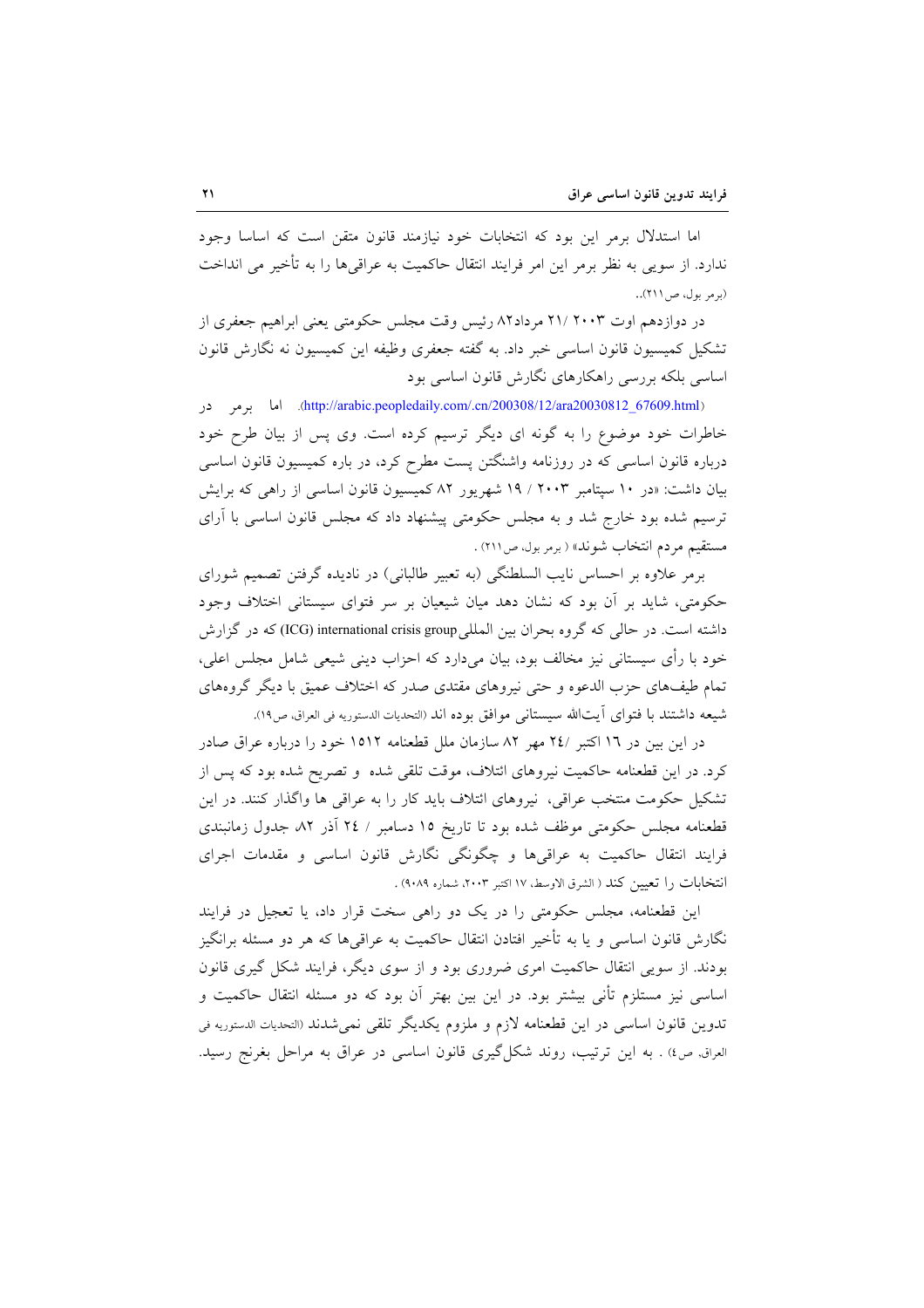ازیک سو شیعیان با تمام گروههایشان دنباله رو فتوای سیستانی بودند، و از سوی دیگر کردها بیم اّن داشتند که در صورت برگزاری انتخابات، این انتخابات بر مبنای یک اّمار ناقص و نادرست از جمعیت عراق صورت پذیرد. از همین رو، کردها از نگارش قانون اساسی بدست یک هیأت انتخاب شده از سوی مجلس حکومتی یا یک هیأت انتخابی بر مبنای انتخابات جزئی حمایت می کردند.

سرانجام أنچه تمام جناحها بر أن توافق كردند نگارش قانون اساسى موقت تا برگزارى انتخابات و تعیین نمایندگان مردم بود (ممان ص۲۰) در واقع عدم استقرار امنیت در ماههای تابستان و اوایل پاییز دولت اپالات متحده را برآن داشت تا در فرایند انتقال حاکمیت به عراقی ها سرعت عمل بیشتر از خود نشان دهد. اما تئوری انتخابات بیمهایی را برای محافل آمریکا و شخص خود بوش به همراه داشت. بوش در جلسه شورای امنیت ملی نوامبر ۲۰۰۳ / آبان ۸۲ اظهار داشت که اگر قانون اساسی بر مبنای مجلس مناطق به نگارش در آید سهمی را نیز میتوان به سنیها اختصاص داد تا از تحرکات مسلحانه دست بردارند. از سویی بوش و دولت آمریکا از پیروزی احزاب سازمان یافته تر در انتخابات که جز اسلامگرایان کس دیگری نبودند اظهار نگرانبي مي كرد (برمر بول، ص٣٩١) .

آیتالله سیستانی در به حرکت در آوردن هزاران تن از مریدان خود در مطالبه انتخابات موفق بود، از این رهگذر تظاهرات مردمی بی نظیر در حمایت از برگزاری انتخابات به نمایش درآمد. آمریکائیها نیز اموری چون دشواری فرایند اجرای انتخابات در شرایط نبود آماری دقیق از واجدان شرایط انتخابات، و مواردی از این دست را بهانه میکردند. در این بین آیتالله سیستانی راهی میانه پیش گرفت و وساطت سازمان ملل در این باره را بیذیرفت. این امر نه تنها از تشنج اوضاع كاست بلكه به سازمان ملل نيز اجازه داد تا نقشى به سزا در اوضاع سياسى عراق ايفا نمايد.

اما اخضر ابراهیمی فرستاده کوفی آنان پس از بررسی اوضاع، طرف مخالفان انتخابات را گرفت و از سوی شیعیان به شدت محکوم شد. ولی به نظر می رسد که اوضاع پیچیده تر از اینها بود، چرا که پیشنهاد آمریکاییها یعنی گزینش اعضای مجلس ملی از طریق مجالس استانی نیز بخاطر مواجه شدن با انتقادات فراوان عقیم ماند، لذا دیگر بار رایزنی میان آیتالله سيستاني، مجلس حكومتي، آمريكايي ها و ابراهيمي آغاز شد.

بالاخره قانون اساسی موقت در میان انتقادات بسیار و در حالی که تعدادی از اعضای مجلس حکومتی بویژه شیعیان در مراسم امضای آن حضور نداشتند در هشتم مارس ۲۰۰٤ / ١٨ اسفند٨٢ تقديم شد.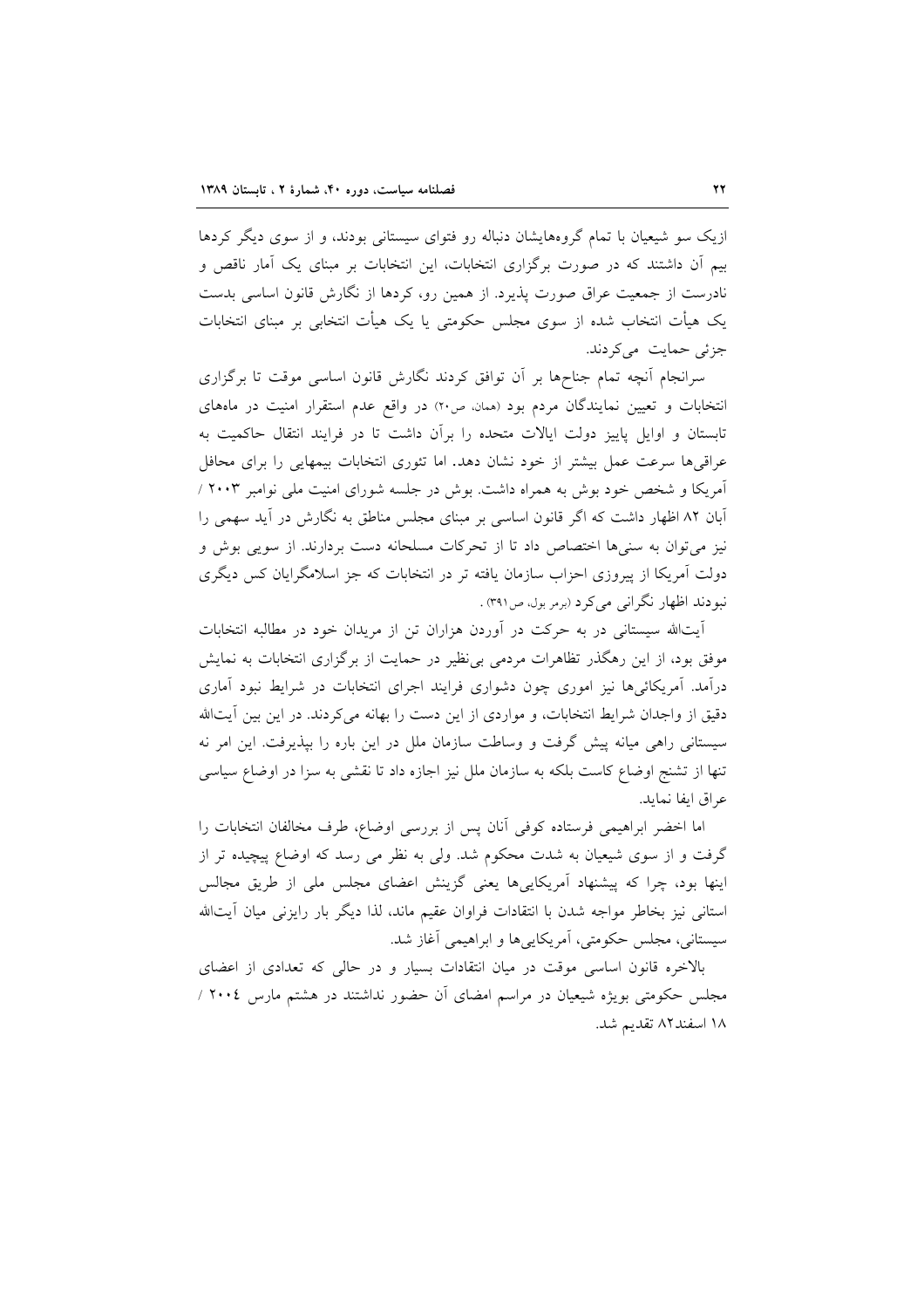## مسائل چالشي قانون اساسي موقت

قانون اساسی عراق بالاخره ارائه شد اما مسائلی را در بر داشت که موجب اختلاف نظر میشد. یکی از موارد مهم اختلافی در قانون اساسی موقت، مسئله اعطای نظام فدرالی به اقلیم کردستان از طریق شناسایی نظام فدرالی در عراق در مواد ۲٤ و ٥٢ و دیگر مواد قانون اساسی موقت بود. دیگر مسئله تشنجزا، اعطای حق وتو به هر سه استان از ۱۸ استانی بود که از طریق انتخابات با هر یک از مواد از قانون اساسی مخالفت می کردند. این امر در ماده ٦١ ذکر شده بود. طی این قانون اگر دو سوم از واجدان شرایط انتخابات در سه استان از استانهای هجدهگانه طی انتخابات یا رفراندم با هر یک از مواد قانون اساسی مخالفت می کردند، آن ماده لغو می شد. آیت الله سیستانی به هیچ وجه زیر بار ماده دوم «حق وتو» نرفت و آن را تلاشی دیگر در راستای محروم کردن اکثرت شیعه از حقوق خود تلقی کرد . (www.ahram.org.eg/acpss/ahram/1/1/2001/RARB43.HTM)

از همین رو بر اساس بیانیه صادره از سوی دفتر آیتالله سیستانی، قانون اساسی موقت به مثابه مانعی برای رسیدن به قانون اساسی دائم عراقبی تلقی شد

. (http://www.aljazeera.net/news/archive/archive?ArchiveId=72599)

همچنین این قانون اساسی به خاطر اعطای فدرالیسم به کردستان به شدت از سوی دولت ترکیه مورد انتقاد قرار گرفت. امّا واکنش جهان عرب نسبت به آن از رضایت آنها نسبت به این قانون خبر میداد. *همان برخی، قانون حق وتوی سه استان را در راستای اهداف کردها تلقی* کردهاند، اما نباید فراموش کرد که سه استان دارای اکثریت عربی سنی یعنی استان های الانبار، موصل و صلاح الدین نیز می توانستند در سایه این قانون با هریک از موادی که به صلاح خود نمی،دیدند به مخالفت پرداخته و آن را وتو کنند. از همین٫روست که با وجود تأیید مسئله فدرالیسم کردها در قانون اساسی موقت (قانون اداره موقت کشور) که با قومیتگرایی عربی مورد حمایت جهان عرب و سنیهای عرب منافات کلی داشت، این قانون با انتقاد شدید عربهای سنی مواجه نشد.

مسأله بغرنج دیگر قانون اساسی موقت مسأله کرکوک بود. کرکوک شهری با ترکیب جمعیتی، قومی متعدد است که سه گروه عرب، کرد و ترکمن در آن زندگی می کنند. عربها خود را در اکثریت می(دانند، کردها معتقدند که ایشان اکثریتند و بخاطر سیاست عربی سازی نظام سابق در اقلیت قرار گرفتهاند؛ ترکمنها نیز از نظر تاریخی شهر کرکوک را یک شهر ترکی http://www.aljazeera.net/NR/exeres/A390D4A9-8202-4F5B-مے کنند تلقى 876AAA5FE08FAC90.htm ). در این میان ترکمنها و عربها برآنند که کردها به بهانه فرایند عربی سازی نظام سابق نسبت به شهر کرکوک، به کردی سازی کرکوک پرداخته و ماده ۵۸ قانون اساسی موقت نیز ایشان را در این امر کمک می کند. در این ماده حکومت عراق به رفع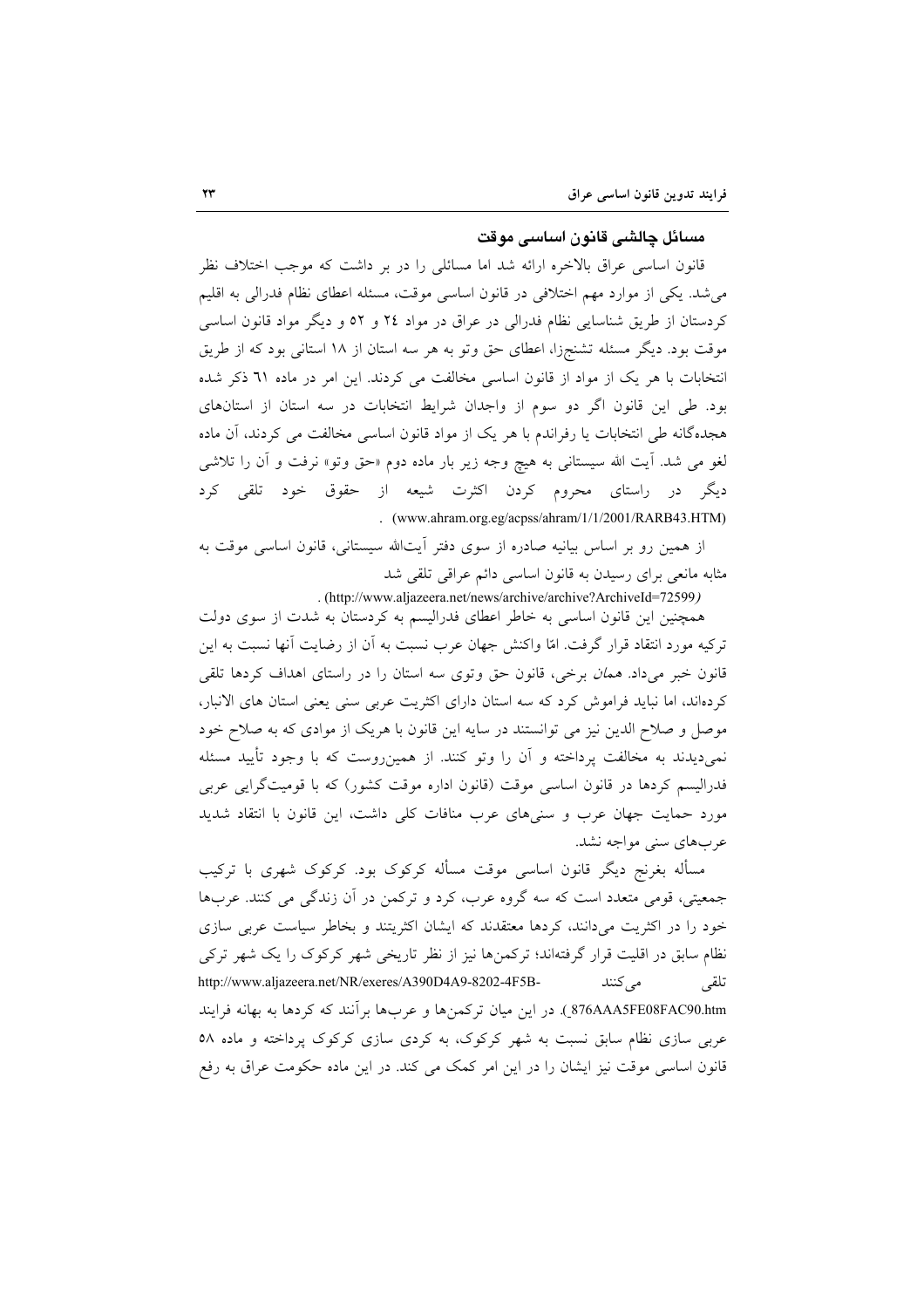ظلم از ستمدیدگان نظام پیشین دعوت شده است، سامان بخشیدن به وضع جمعیتی شهرهایی که در نظام قبل از نظر جمعیتی تغییراتی را به خود دیده بودند بویژه کرکوک در صدر مصادیق رفع ظلم در ماده ٥٨ بود (سرفصل قانون اداره الدوله للفتره الانتقاليه) (../http://www.wikipedia.org/wiki). در واقع نزاع اصلی در قانون اساسی موقت میان شیعیان و کردها بود که در نهایت با شکست شیعیان و پیروزی کردها همراه شد.

از لحاظ نظري، برخي طرفداران قانون موقت، بناي اين قانون را بر يک نظام توافقي قلمداد می کردند. این تحلیلگران از دو نوع دمکراسی سخن می گفتند: ١- دمکراسی حاکمیت اکثریت (مانند انگلستان)؛ ٢- دمكراسي توافقي (مانند سويس و بلژيك) و قانون موقت را مبتني بر نوع دوم از دو نوع دمکراسی پیش گفته تلقی میکردند که طی آن اکثریت نمی تواند خواسته های خود را به شکل قاطع بر اقلیت دیکته کند و معمولاً حاکمیت در اینگونه دمکراسی ائتلافی است (الشرقالاوسط، ٣٣نوامبر ٢٠٠٤، شماره٩٤٩٢). امّا مخالفان قانون موقت اين امر (عدم توانايي اكثريت در اظهارنظر قاطع) را ظالمانه و منافی دمکراسی تلقی میکردند -http://www.ebaa.net/wjhat nadar/12/567.htm . به هر حال قانون اداره موقت کشور ارائه شد و در ۲۸ ژوئن ۲۰۰٤ / ۸ تیر ۸۳ با انتقال حاکمیت به یک دولت عراقبی به ریاست ایاد علاوی به مرحله اجرا رسید.

## نگارش قانون اساسی دائم

## انتخاب اعضاى كميسيون نگارش قانون اساسى

در روز ۱۰ می ۲۰۰۵ /۲۰ اردیبهشت ۸٤ تقریباً ده ماه پس از شکل گیری قانون اساسی موقت عراق ويس از اجراى انتخابات پارلمانى در ژانويه ٢٠٠٥، ١٤٢ نفر از ١٦١ اعضاى مجلس ملی موقت عراق که در جلسه مجلس حضور داشتند به فهرست ٥٥ نفره کمیسیون نگارش قانون اساسی که همگی از اعضای مجلس ملی موقت بودند رأی مثبت دادند و این گروه ٥٥ نفره موظف شد تا قانون اساسی دائم عراق را بنویسند و برای تصویب به صحن علنی مجلس بیاورند. از میان این ٥٥ نفر ٢٨ نفر از فهرست ائتلاف عراق یکپارچه (فهرست اکثریت شیعه) بودند، ۱۵ نفر از فهرست کردستان، و ۸ نفر از فهرست العراقیه به رهبری ایاد علاوی و ٤ نفر دیگر حمید مجید موسی از حزب الشیوعی و یونادم کنای آشوری و کامیران بیک یزیدی بودند. از سویی کوندلیزا رایس وزیر امور خارجه ایالات متحده در ۱۳ می /۲۳ اردیبهشت طی تماسی تلفنی با احمد چلبی رهبر حزب کنگره ملی عراق و از اعضای برجسته ائتلاف یکپارچه، و زیباری وزیر امور خارجه عراق از مشارکت ضعیف عربهای سنی در کمیسیون ٥٥ نفره اظهار نگرانی کرد (الزمان، ١٤ ,٥, ٢٠٠٥ ، شماره ٢١١٠). این خواست رایس برای مشارکت دادن گروه های عرب سنی در نگارش قانون اساسی با واکنش های متفاوت از سوی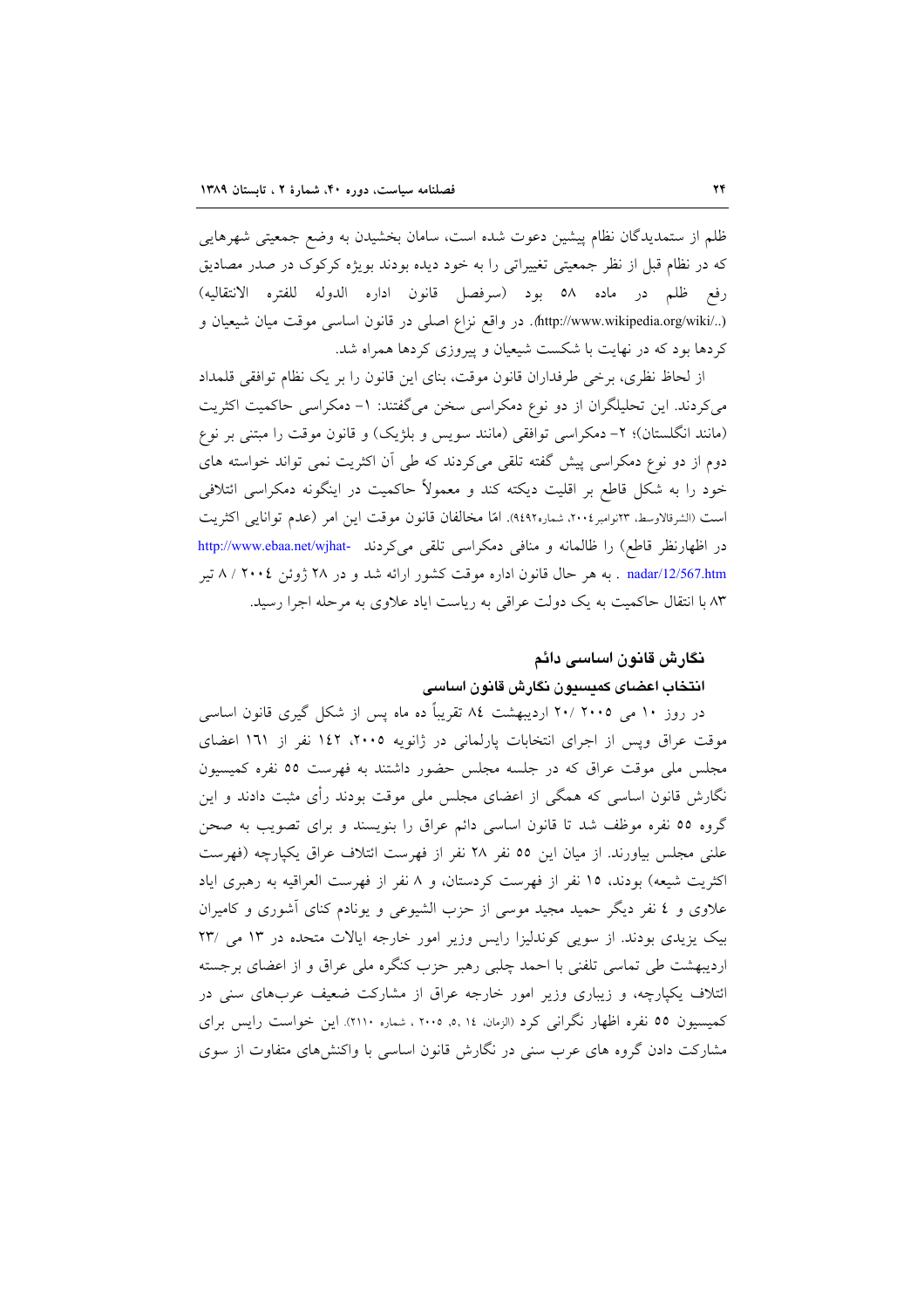رهبران سنَّى مواجه شد. از سويي عدنان الدليمي رئيس ديوان وقف سنى أن روز و استاد ادبیات عرب دانشکده ادبیات دانشگاه بغداد در دهه ۹۰، گفت: آمریکائی۵ما میدانند اگر میخواهند موفق شوند باید به تعداد زیادی از سنیها روی آورند، اما هیأت علماء المسلمین در واکنش به اظهارات رایس بر عدم مشارکت در فرایند سیاسی جدید تأکید کرد.

لازم به ذکر است که پس از این مذاکرات تلاشهایی برای پیوستن گروهی از عرب های سنی به کمیسیون قانون اساسی آغاز شد. برخی تحلیلگران برآنند که فشار آمریکا برای دخالت دادن سنیها در فرایند نگارش قانون اساسی از آن جهت بود که با مشارکت ایشان در نگارش قانون اساسی از هرگونه توافق در کمیسیون قانون اساسی ممانعت به عمل آید (*توروش احمدی،* ص ٢٢٦). البته انتخاب اعضاى كميسيون قانون اساسى دقيقاً متناسب با نسبت نمايندگان هر گروه در مجلس یعنی به ازای هر ٥ نفر نماینده در مجلس یک نماینده در کمیسیون قانون اساسی بود، و تعداد کم عربهای سنی در کمیسیون قانون اساسی به این دلیل بود که گروههای سنی انتخابات را تحریم کرده بودند. گروه هایی که با دیدن نتایج و حجم مشارکت نسبتاً خوب مردم از موضع پیشین خود پشیمان شده، و در واقع مدّعی چیزی شده بودند که خود مقدمات أن را باطل تلقى كرده بودند.

#### ورود اهل تسنن به فرایند نگارش قانون اساسی

در ۲۷ می ۲۰۰۵ / ۲ خرداد ۸٤ نخستین جلسه کمیسیون قانون اساسی برگزار شد . در این جلسه یک کمیته از سوی کمیسیون قانون اساسی مأمور گفتگو با طرفهای سنی شد. در دوم ماه ژوئن / ١٢خرداد مريم الريس عضو كميسيون قانون اساسى از شركت ٢١ درصدى عرب هاي سنِّي از گروه هايي چون حزب الاسلامي، هيأت علماء المسلمين، ديوان الوقف السني، مجلس الحوار الوطني به رهبري صالح المطلگ از بعثيها و مقاطعه كاران دوره صدام و الحركه الاشتراكيه العربيه خبر داد «لمدى , ٢ حريران ٢٠٠٥ , شماره ٤٠٢). در ١٠ ژوئن /٢٠ خرداد ائتلاف عراق یکپارچه با مشارکت ۱۵ عضو سنی در نگارش قانون اساسی یعنی سهمی مساوی کردها موافقت کرد، اما گروههای سنی مشارکت ۲۵ نفر سنی عرب را در کمیسیون قانون اساسی خواستار شده بودند، «لشرق لاوسط , ١٠ يونيو ٢٠٠٥ , شماره (٩٦٩) در ١٦ ژوئن (٢٦خرداد) مقررگردید که ۲۵ نفر از طرف گروه های سنی در فرایند نگارش قانون اساسی شرکت داده شوند، از این تعداد ۱۵ نفر عضو اصلی کمیسیون و ۱۰ نفر بقیه به عنوان مشاور مشغول به کار شدند. در حالی که اهل سنت قبلا دارای دو نماینده در کمیسیون حضور بودند، تعداد نمایندگان عرب سنی در کمیسیون نگارش قانون اساسی به ۱۷ نفر رسید. از سویی مقرر شد يک نماينده نيز از جامعه صابئيان مندائي به كميسيون قانون اساسي راه يابد (لم*دي. ١٨ حزيران*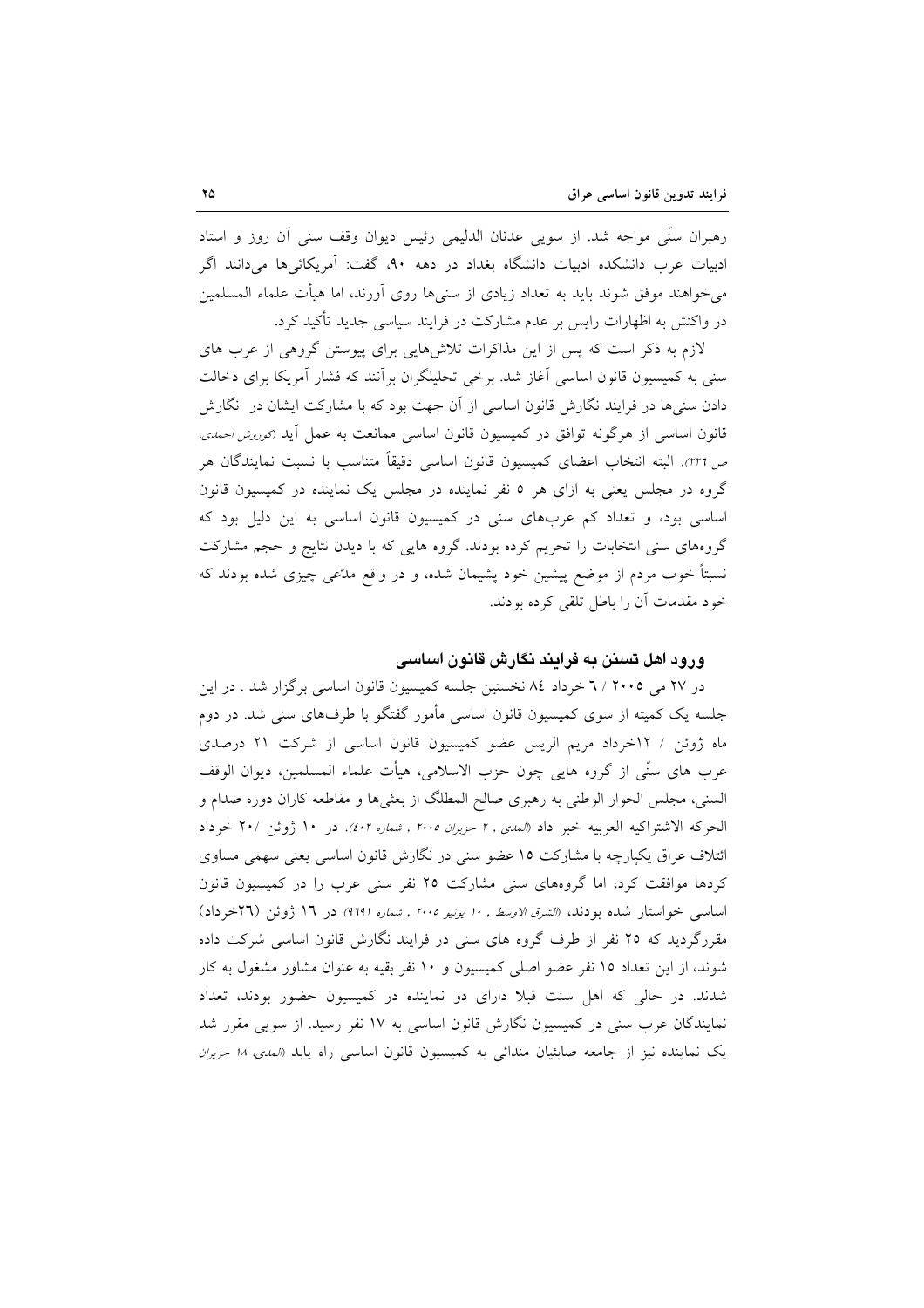۲۰۰۵ , *شماره ۱۵٪.* مشارکت سنبیها در فرایند نگارش قانون اساسی خوشایند گروه های مسلح و تروریست سنّی چه بعثی و چه سلفی نبود، لذا شرکت کنندگان سنّی یکی از اهداف تروریستها بودند. در این میان در روز ۲۲ ژوئن / ۱ تیر یکی از نمایندگان سنی کمیسیون قانون اساسي ترور شد (الزمان، ٦،٢٤،٥٦،٢٠٠، شماره١١٤٤) .

سرانجام نخستین جلسه کمیسیون جدید نگارش قانون اساسی با حضور اعضای جدید عرب سنی در ۷ ژوئیه ۲۰۰۵ / ۱۳تیر ۸٤ برگزار شد.

## مسائل اصلی و چالشی قانون اساسی دائم

فرایند سیاسی نگارش قانون اساسی با مسائل اصلی و چالش برانگیز در کمیسیون نگارش قانون اساسی مواجه بود که به کوتاهی بدان پرداخته می شود.

## جمهوريه العراق:

نخستین ماده قانونی چالش بر انگیز، نخستین ماده پیش نویس بود که در آن عراق در نهایت با نام جمهوریه العراق نام گذاری شد (*مسوده دستور جمهوریه العراق, ص۳).* در این زمینه ینج پیشنهاد وجود داشت: نخست: العراق بدون هیچ پیشوند و یا پسوندی؛ دوم: جمهوریه العراق كه در زمان صدام بر عراق اطلاق شد و پس از صدام نيز همين نام باقي ماند؛ سوم: الجمهوريه العراقيه كه نام قديمي عراق پيش از تغيير أن در عهد صدام بود؛ چهارم: الجمهوريه العراقيه الاتحادیه که بر فدرالی بودن نظام حاکم بر عراق تأکید داشت و کردها خواستار آن بودند؛ ينجم: الجمهوريه العراقيه الاتحاديه الاسلاميه؛ كه از سوى شيعيان پيشنهاد شده بود.

آنها که خواستار اطلاق «العراق» بودند، بر این بودند که واژه «الجمهوریه» واژه ای وارداتی است و با حاکمیت شریعت اسلامی مغایرت دارد. به زعم ایشان عبارت «الجمهوریه» نشانگر حاکمیت بی چون و چرای مردم است و جایی برای شریعت باقی نمی،ماند. اما مخالفان این رویکرد چنین استنباطی از واژه جمهوری نداشتند و آن را در مقابل نظام یادشاهی و نشانگر مردمی بودن نظام می دیدند. امّا مدافعان واژه «جمهوریه العراق» از این رو که این عبارت از لحاظ دستوری درست ترین عبارت بود بدان رأی دادند ول<sub>ی</sub> طرفداران عبارت «الجمهوریه العراقيه» با وجود اشكال داشتن اين عبارت از لحاظ دستوري أن را بر «جمهوريه العراق» كه یادگاری از دوره نظام بعث بود ترجیح می دادند. امّا کردها بر اضافه کردن عبارت «الاتحادیه» به عبارت «الجمهوريه العراقيه» بخاطر متضمن بودن فدراليسم اصرار داشتند. از سوى اسلامگرايان با دو رويكرد، عبارت «الجمهوريه العراقيه الاتحاديه الاسلاميه» پيشنهاد شد، يك گروه واقعاً به این عبارت ایمان داشتند و آن را مبین وجود عتبات در این کشور و اکثریت مسلمان اّن می دیدند، امّا گروه دیگر از اسلامگرایان شیعه این عبارت را طرح کردند تا در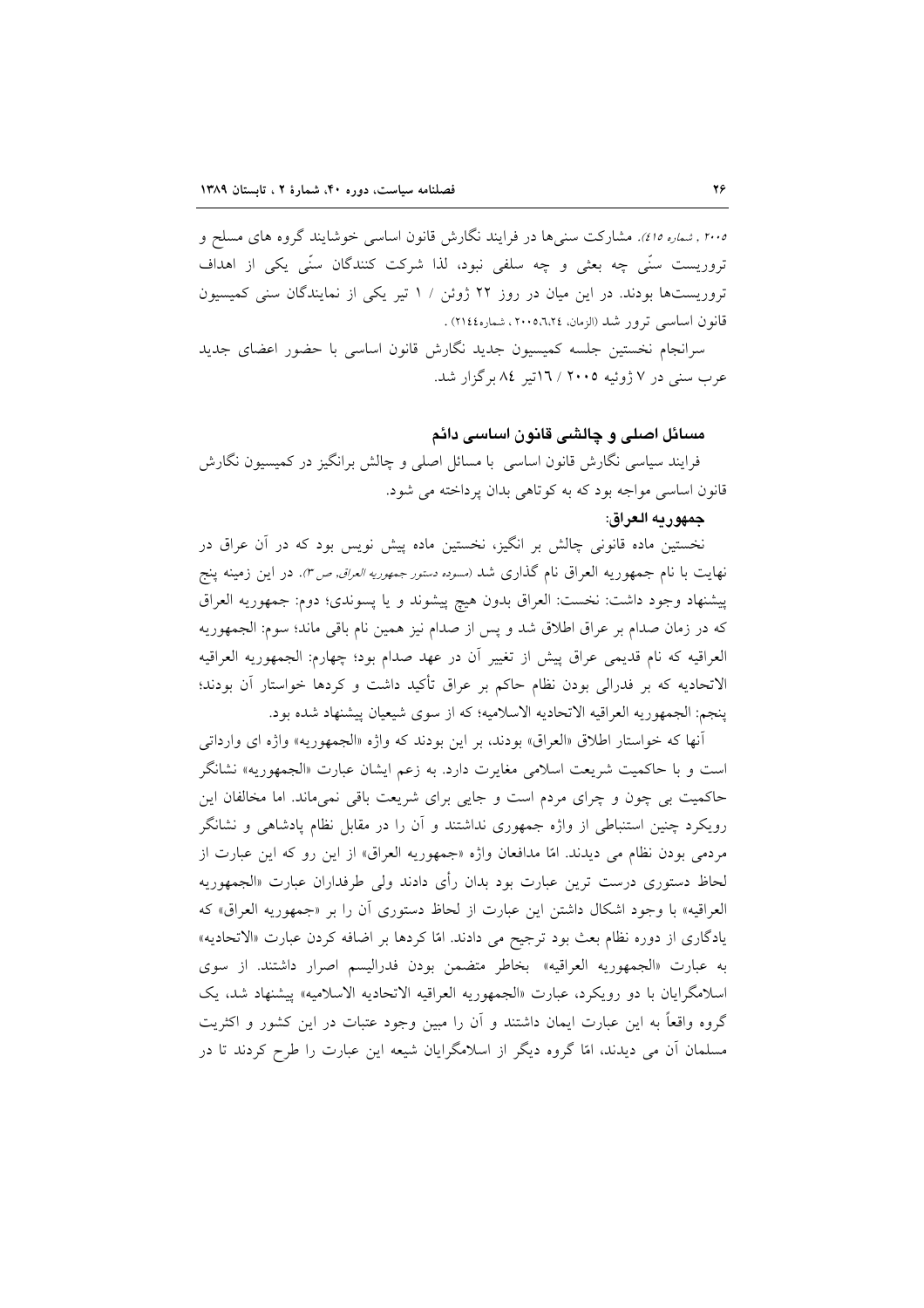رویارویی با عبارت انتخابی کردها از قدرت چانه زنی برخوردار شوند و از این رهگذر کردها از «الاتحاديه» چشم بيوشند تا اسلامگرايان نيز از «الاسلاميه» كوتاه آيند. اين در حالي بود كه کردهای سکولار از اضافه کردن واژه «الاسلامیه» بیم داشتند. امّا در نهایت واژه «جمهوریه العراق» برگزیده شد *(الفزوینی محسن ص<sup>4</sup> ص- ٥)* .

## اسلام و قانون اساسی

یکی دیگر از مسائل چالشی قانون اساسی تعیین نقش دین در حکومت بود. در این میان برخی می خواستند که هیچ قانونی مخالف شریعت اسلامی در پارلمان تصویب نشود، امّا نظر ديگران اين بود كه هيچ قانوني مخالف عموميت اسلام تصويب نشود نه شريعت اسلام ( الزمان. ۲۰, ۲۰٫ ۴۰۰۵، شماره ۲۱٤۱) .

این از حیث سلبی قضیه اما از بعد ایجابی برخی این قسمت از قانون اساسی را مهم ترین و حساس ترین بخش أن تلقی می کردند. در این باره سه رویکرد وجود داشت: یک رویکرد که اسلامگرایان مطرح میکردند آن بود که دین تنها منبع اساسی قانون اساسی قلمداد شود، دیگر اینکه دین منبعی اساسی برای قانون اساسی باشد. سوم اینکه دین باید به کلی از قانون گذاری در قانون اساسی دور باشد (http://www.dostoor.jeeran.com/4.htm). در قانون اداره کشور عراق (قانون اساسی موقت) اسلام به عنوان یکی از منابع قوانین تلقی شده بود بدون اینکه رجحانی بر سایر منابع برای آن متصور شود. در حالی که در ابتدا قرار بود از اسلام به عنوان منبعی اساسی برای قوانین در قانون اداره دولت یاد شود. ماده ای که در قانون اساسی بسیاری از دولتهای عربی و حتی قوانین سابق عراق نیز آمده بود. در این بین کردها و مجید حمید موسی دبیر کل حزب شیوعی اصرار داشتند که متن قانون اداره دولت یعنی «اسلام یکی از منابع قانونگذاری است» ابقا شود. امّا برخی نمایندگان مستقل با همکاری اسلامگرایان و نمایندگان عرب سنّی بر تغییر این متن اصرار داشتند و در نهایت عبارت میانه «اسلام منبعی اساسی برای قانونگذاری است» تصویب شد ( *القزوینی محسن , ص ٦-٨).* در ماده دوم پیش نویس قانون اساسی دائم عراق می خوانیم:

نخست: اسلام دین رسمی کشور و منبعی اساسی برای قانونگذاری است ...

دوم: این قانون اساسی ضامن حفظ هویت اسلامی اکثریت مردم عراق است، همچنانکه حقوق کامل افراد را در آزادی عقیده و بجا اَوردن اَموزه های دینی همچون مسیحیان، ایزدیان صابئيان مندائي تضمين مي كند (مسوده دستور جمهوريه العراق ص٣) .

لازم به ذکر است که بخش دوم ماده دوم تغییراتی نسبت به قانون اداره کشور دارد. چه در بند «الف» ماده ۷ قانون اساسی موقت از ادیان اقلیتها نام برده نشده بود، ولی در قانون اساسی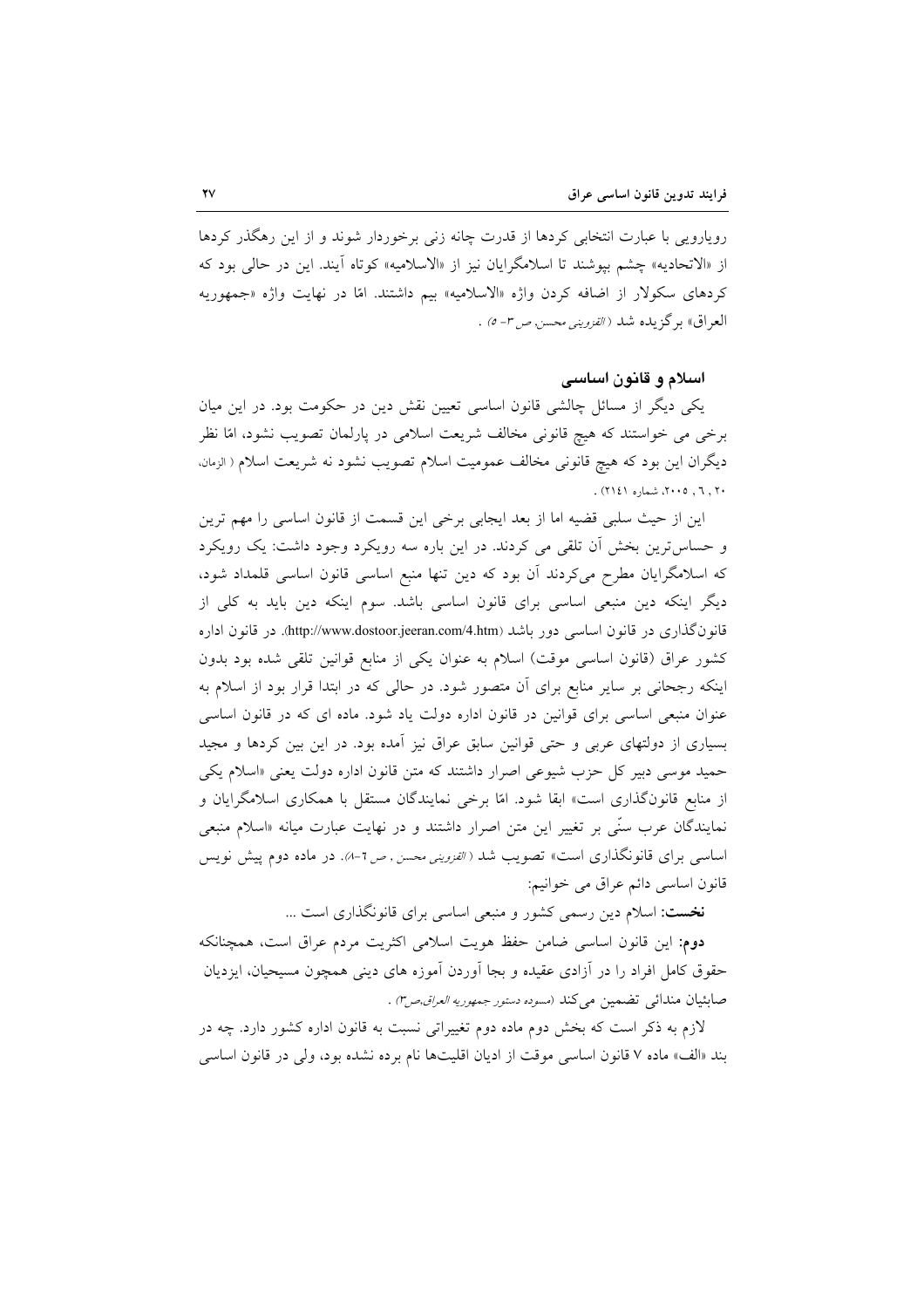دائم ديگر اديان عراق غير از اسلام نيزنام برده شدهاند (*قانون اداره الدوله العراقيه للمرحله الانتقاليه, باب الاول –المبادئ الأساسيه ,المادّه السابعه,(أ))*. شايد فشار اقليتها بر اين امر بـي تأثير نبوده باشد. به عنوان نمونه ٢٣ شخصیت و نهاد کلدانی، آشوری و سریانی با امضای نامه ای، یونادم کنا، همکیش خود در کمیسیون را مخاطب قرار داده و خواستههای خود را تشریح کردند. یکی از خواستههای اساسی امضا کنندگان نامه، درج نکردن قومیت کلدانی، آشوری و سریانی ضمن عبارت «اقلیتها» یا «دیگر قومیتها» و درج نام دیانت ایشان یعنی مسیحیت بجای بسنده کردن به عبارت «دیگر ادیان»، بود که احتمالاً بر بند دوم ماده دوم پیش نویس تاثیر گذار بوده است *(مذكره مطارنه) .* 

## هويت و زيان

یکی دیگر از مسائل چالشی قانون اساسی، مسئله مربوط به هویت و زبان بود، البته قبل از این و با قانون اساسی سال ۹۰، زبان چندان مایه اختلاف نبود. زبان رسمی عراق بر اساس قانون اساسی دائمی که در سال ۱۹۹۰ بدون رفراندوم به اجرا درآمد، عربی و کردی در کنار هم بود. البته در قانون اساسی دائم سال ۱۹۲۵ زبان رسمی فقط عربی بود ولی در قانونهای اساسی موقت ۱۹۵۸، ۱۹۶۲، ۱۹۲۸، ۱۹۷۰ زبان رسمی تنها در مناطق کردی بجز عربی کردی بوده است، امّا در قانون اساسی دائم دوره صدام که در سال ۹۰ اجرا شد، زبان عربی و کردی درکنار هم به عنوان زبان ملی تلقی شدند. این مصوبه در قانون اساسی موقت ٢٠٠٤ و پیش نویس قانون اساسی دائم ۲۰۰۵ نیز لحاظ گردید. در این بین دو زبان ترکمانی (ترکی) و سریانی به عنوان زبانهای رسمی در مناطقی که اکثریت با ایشان باشد تعیین گردید. علاوه بر این، این حق برای هر استان و یا اقلیم در نظر گرفته شد که زبان های دیگر نیز در صورتی که اکثر مردم به آنها رأی دهند به عنوان زبان رسمی آن استان یا اقلیم شناخته شود (مسوده دستور جمهوريه العراق, ص٤) .

چنین به نظر می رسد که در تدوین قانون اساسی شاخصهای هویتی چالشها برانگیزتر بود. به عنوان نمونه در مورد توازن میان هویت دینی و هویت عربی می بینیم که در پیش نویس قانون اساسی دائم، اسلام به عنوان مهمترین عنصر هویتی، سه مادّه پیش نویس قانون اساسی را به خود اختصاص داده است. از سویی در ماده سوم عراق جزء جهان اسلام تلقی شده است، اما جزئي از امّت عربي دانسته نشده است.

به زعم برخی تحلیلگران عرب، هویت عربی اَشکارا در پیش نویس نهایی قانون اساسی به حاشیه رفته است، در واقع عبارت «العراق جزء من الأمه العربیه» که در تمام قانونهای اساس<sub>ی</sub> عراق از سال ۱۹۵۸ تا ۱۹۹۰ وجود داشت با عبارت «العراق بلد متعدد الأعراق والقوميات»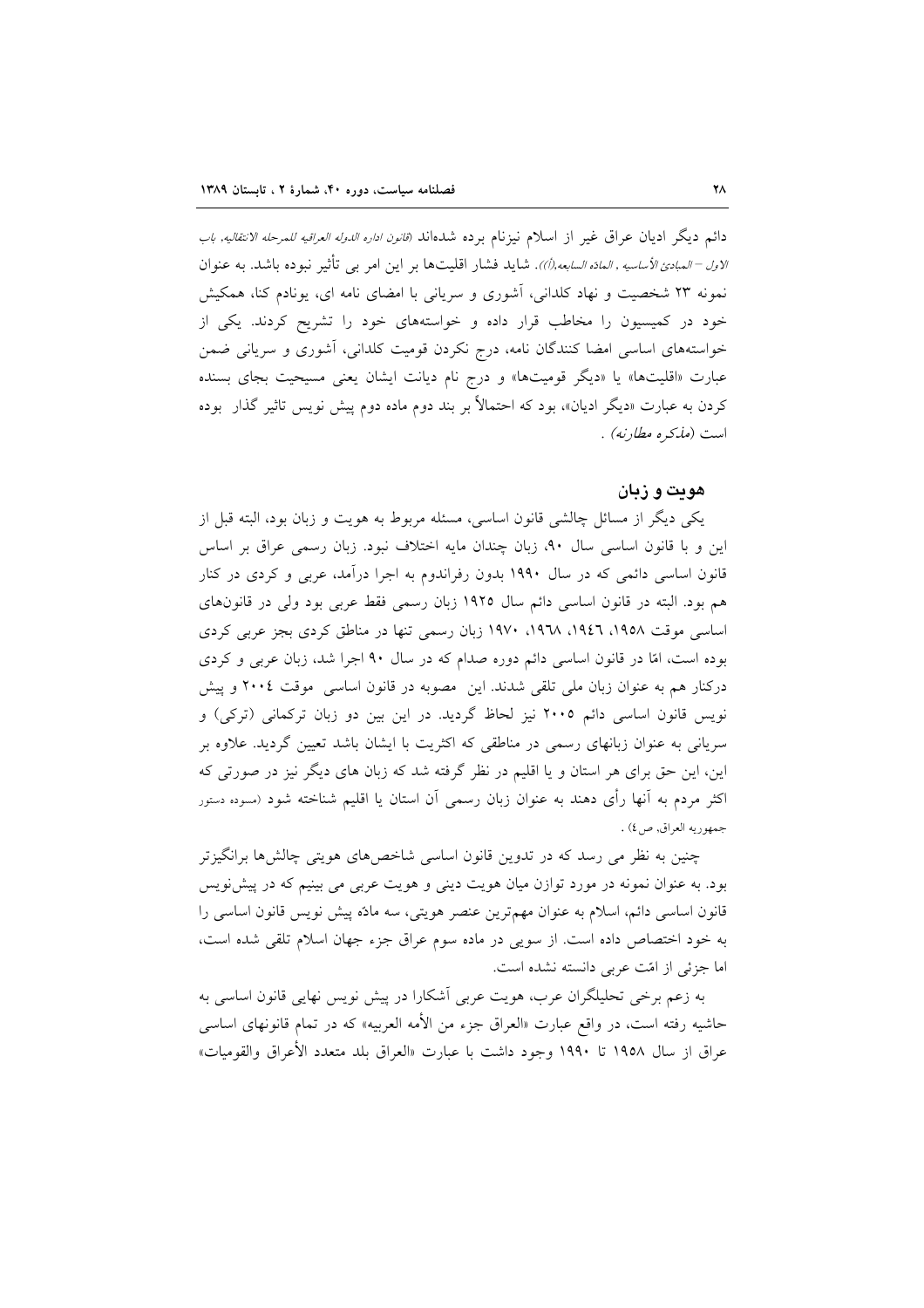(عراق زمین نژادها و قومیتهای مختلف است) جایگزین شده است. این در حالی است که توجه به قومیت عربی در پیش نویس قانون اساسی دائم حتی از قانون اداره موقت کشور نیز کمتر است. چه در قانون اساسی موقت ملت عربی عراق جزء لا یتجزء امت عربی تلقی شده امًا در پیش نویس قانون اساسی دائم تنها به اینکه عراق عضو مؤسس جامعه عربی می باشد (CD00.htm. آنچه که در باب هویت دینی بویژه شیعی در پیش نویس قانون اساسی دائم آمده قابل توجه است، چه در ماده دهم، دولت موظف شده تا از عتبات مقدس موجود در عراق حفاظت و پاسداری لازم را به عمل آورد. از سویی در ماده چهارم ضمن حمایت از آزادی عقیده و انجام شعائر دینی به شعائر حسینی بطور مشخص اشاره شده است، یعنی اینکه طبق قانون اساسی دائم عراق، هیچکس و در هیچ زمان حق ندارد از انجام شعائر حسینی ممانعت به عمل أورد (القزويني محسن , ص ١٤ تا ١٧). طرفداران توجه بيشتر به هويت عربي عراق در واقع نمايندگان عرب سنّي و مخالفان آن كردها بودند.

#### فدراليسم

یکی دیگر از چالشهای قانون اساسی مسئله فدرالیسم بود که واکنشهای زیادی را به هم اه داشت.

البته عمل به فدرالیسم سال ها بود که در منطقه اقلیم کردستان اعمال می شود. خود مختاری این منطقه به دوره عبد السلام عارف و سال ۱۹۶۱ باز میگردد، امری که در سال ۹۱ و با تشکیل دولت و پارلمان اقلیم کردستان شکل جدیتری به خود گرفت، اما پس از سقوط صدام از شیعیان نیز زمزمه هایی مبنی بر ایجاد اقلیم جنوب به گوش رسید. برخی از شیعیان این پرسش را مطرح می کردند که چرا در جنوب همچون کردستان یک ایالت یا اقلیم فدرالی ایجاد نشود، بیم از دیکتاتوری و منافع حاصل از فدرالیسم، برخی شیعیان را بر آن می داشت که به فدرالیسم روی آورند. البته این رویکرد از سوی تمام شیعیان پذیرفته نشد و گروه صدر و حزب فضيله و برخي اعضاي حزب الدعوه با أن به مخالفت يرداختند (كوروش احمدي, ٢٤٥ و ٢٤٦). برخي تحليلگران برآنند كه حكيم با به ميان كشيدن فدراليسم وسط و جنوب با توجه به مخالفت عرب های سنّی، برأن بود تا کردها را تحت فشار قرار دهد، تا نسبت به گنجانیدن عبارت "اسلام منبعی اساسی برای قانونگذاری است" در قانون اساسی رضایت دهند «بران , ۳ شهریور , شماره ٣٢٣٢). در واقع مهمترین دلیل تحریم مقطعی نگارش قانون اساسی از سوی نمایندگان سنی به گفته صالح المطلگ همین مسأله فدرالیسم بود که به زعم او مقدمه ای بود براي تقسيم عراق (الزمان، ٢٠, ٢٠٠٥، ٣٠٠، شماره ٢١٦٨) . از سويبي چگونگي استفاده از مفهوم فدراليسم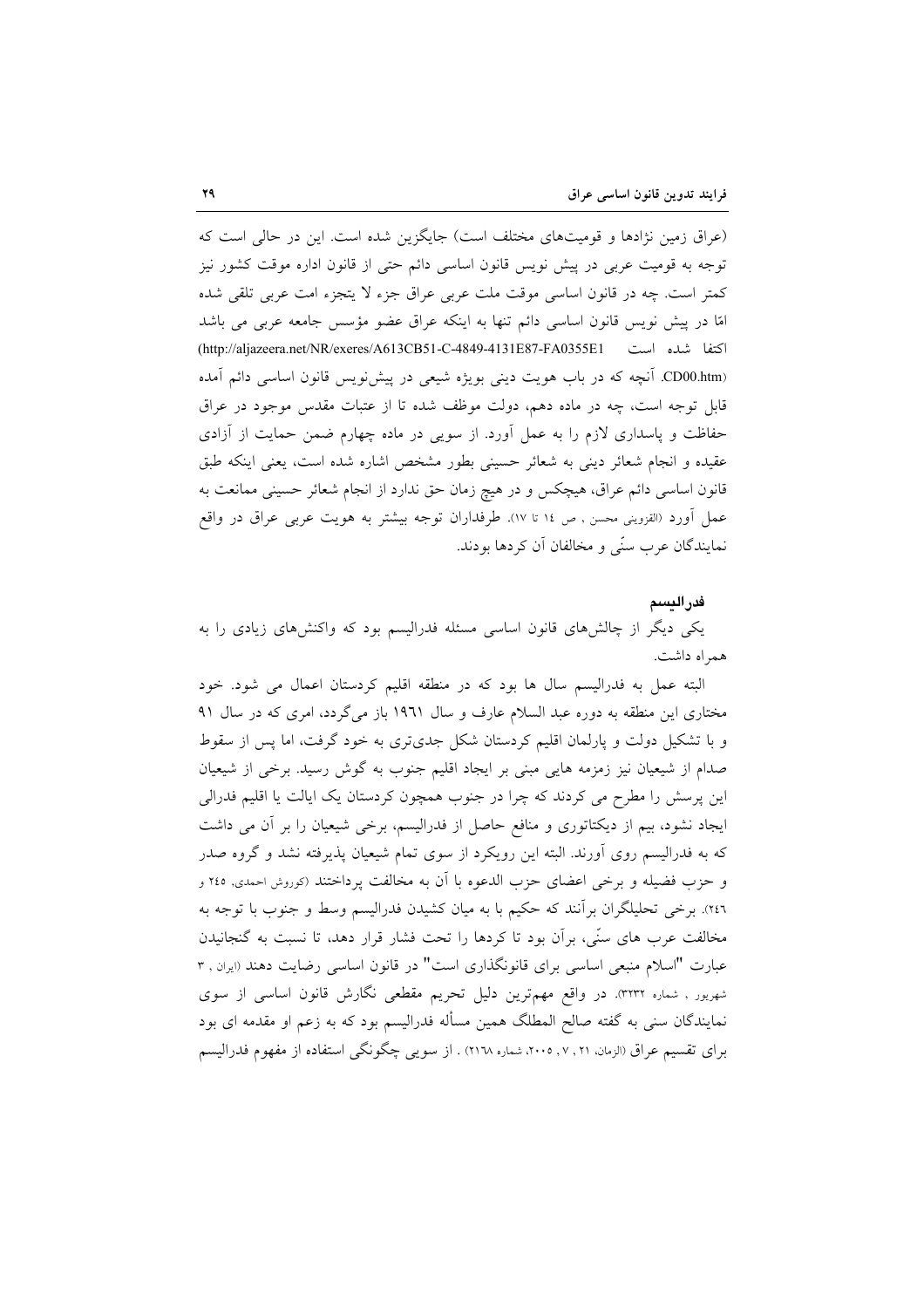و دامنه أن نيز در ميان موافقان أن محل بحث بوده و هست. همانگونه كه اشاره شد برخي، فدرالیسم وسط و جنوب عراق را خواستار بودند. برخی می گفتند که هر استان از استان های ۱۸ گانه باید یک اقلیم تشکیل دهد. برخی نیز موکول کردن بحث در باب فدرالیسم را به پس از استقرار امنیت خواستار شدند. برخی نیز با اظهار اینکه در صورت اعطای فدرالیسم به جنوب عراق، جنوب عراق به یک امارت نفتی بدل می شود، با اَن مخالفت می کردند. برخی نیز تقسیم کشور به دو ایالت فدرال را با توجه به سرنوشت چکسلواکی و دوپاره شدن این كشور مورد توجه قرار مىدادند. برخى نيز فدراليسم را حافظ تنوع و وحدت عراق مى دانستند (الصباح, ١٢ سپتامبر ٢٠٠٥) .

به هر حال با تمام بيم و اميد ها و موافقتها و مخالفتها عراق در قانون اساسي به عنوان یک کشور اتحادیه قلمداد شد. همه نمایندگان به فدرالی بودن حکومت رضایت دادند، امّا مسأله مهم محدوده اّن بود. اینکه شیعیان نیز یک حکومت فدرال داشته باشند یا خیر. یا اینکه کرکوک با مسائلش و منابع عظیم نفتش می تواند به حکومت فدرال کردستان شامل سه استان دهوک، اربیل و سلیمانیه بپیوندد یا خیر (ایران، ۳ شهریور ۱۳۸۳, شماره ۳۲۳۲۵). در نهایت آنچه به تصویب رسید در باب پنجم قانون اساسی که ماده ۱۱۲ تا ۱۲۱ پیش نویس قانون اساسی دائم را در بر می گیرد گنجانده شد. در مواد بعدی قانون اساسی نیز در باب ایجاد یک قانون اساس مستقل و ایجاد قوای سه گانه مستقل در اقلیم سخن رفته است (مسوده دستور جمهوریه العراق , ص ٤٢ و ٤٣). امّا مسئله بغرنج كركوك و تصميم در مورد أن به پس از تشكيل پارلمان دائم موكول شد (الوفاق , ۲۷ , ۲ , ۲۰۰۵, شماره ۲۲۵۳) .

#### حزب معث

یکی دیگر از مواد اختلافی در کمیسیون قانون اساسی مسئله تعامل با حزب بعث در قانون اساسی بود. برخی از اصل مخالف اّوردن عبارتی در باب حزب بعث بودند. برخی دیگر نیز موافق بلکه مصر بودند تا ماده ای در قانون اساسی اندیشه ها و عملکرد حزب بعث را محکوم سازد، در این بین سه موضع وجود داشت: یکی موضع نمایندگان عرب سنّی بود. این نمایندگان خواستار عدم اختصاص بند و یا ماده ای متضمن محکومیت حزب بعث بودند، برخی از ایشان هیچ اشکالی در حزب بعث نمی دیدند و آن را حزبی مبارز و پیشرو تلقی می کردند و می خواستند تا میان حزب بعث و صدامیان فرق گذاشته شود. گروه دیگری معتقد بودند که میبایست از حزب بعث با عنوان حزب بعث صدامی یاد شود تا روابط عراق و سوریه تحت حاکمیت حزب بعث دچار تزلزل نشود. امّا گروهی دیگر مخالف آوردن نام صدام در قانون اساسی بودند، هرچند که نام او برای ذم ذکر شود، برخی نیز در مخالفت، به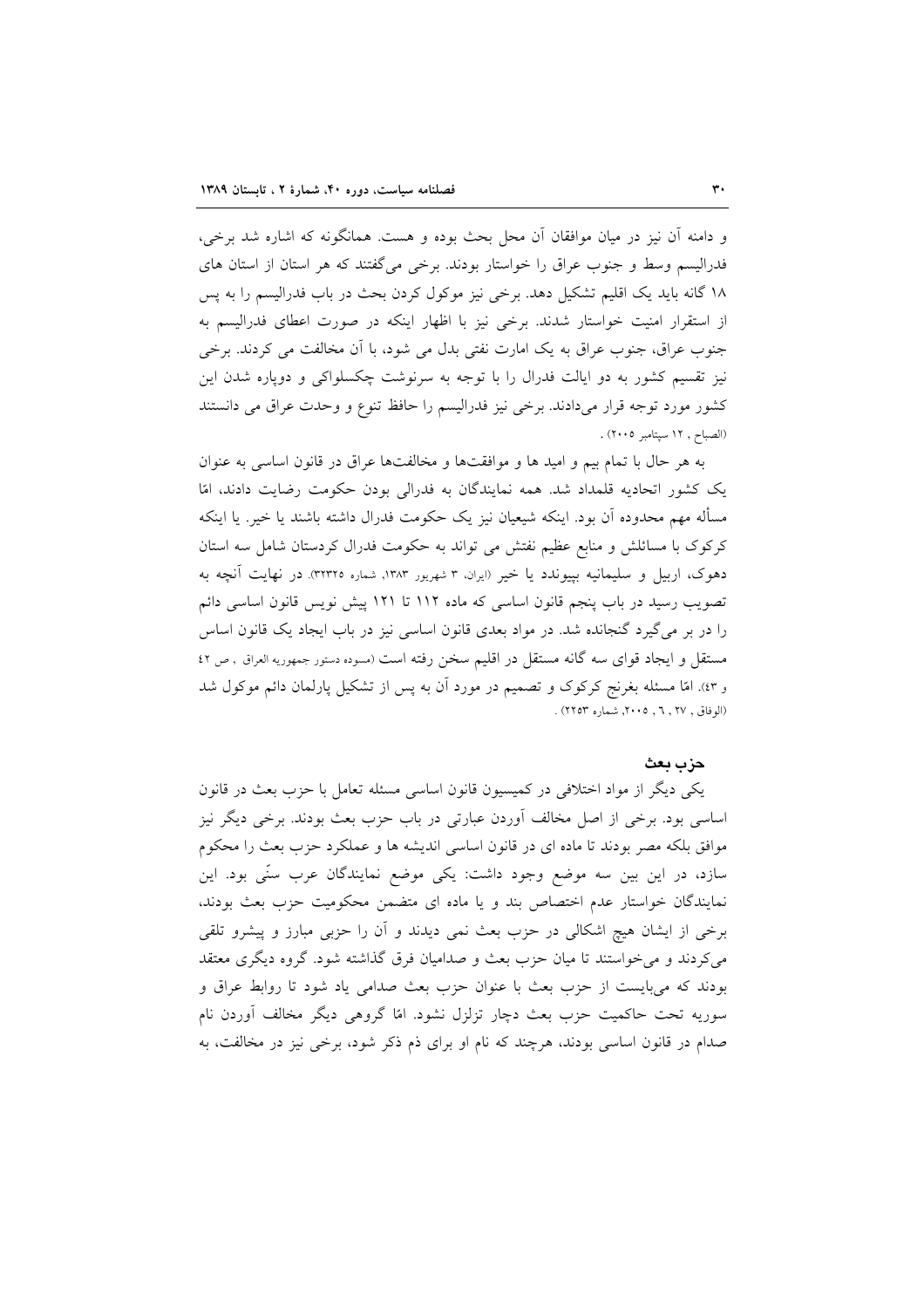قرآن و ذکر نام فرعون و هامان و دیگر طاغوتیان در آن استناد کرده و آمدن نام صدام در قانون اساسی را بی اشکال دانستند. موضع سوم که از سوی بیشتر اعضای کمیسیون اتخاذ شد بر ضرورت وجود ماده ای در محکومیت حزب بعث و تحریم هرگونه فعالیت فکری و سیاسی این حزب تأکید داشت. بحث و گفتگوها پیرامون موضوع حزب بعث در پایان به تصویب ماده (١٣١) قانون اساسي منتج شد. در اين ماده مقرر شد، «الهيئه الوطنيه لاجتثاث البعث» كميته ملي ریشه کنی بعث کار خود را به عنوان یک کمیته مستقل با هماهنگی مقامات قضائی و دستگاههای اجرایی در چارچوب قوانینی که قوه مقننه ادامه دهد. با اصرار نمایندگان عرب سنی بندی در این ماده وضع شد که طی آن به مجلس نمایندگان حق انحلال این کمیته را پس از پایان وظایفش با تصویب دوسوم نمایندگان اعطا می کرد (القزوینی محسن , ۲۷ تا ۲۹) .

## قومىتھاى عراق

## مسئله كردهاى فيلى

بجز مسائل بزرگ و اساسی مورد مناقشه در کمیسیون قانون اساسی برخی مسائل دیگر نیز بودند که مورد بحث و بررسی قرار گرفتند. یکی از این موارد مسئله مربوط به کردهای فیلی (کردهای شیعه) بود. این گروه از کردها در نظام سابق هم بخاطر کرد بودن و هم به خاطر شیعه بودن مورد بی توجهی مضاعف حکومت بودند. این گروه از کردها که بیشتر در جنوب کردستان و در نزدیکی مرز ایران و در بغداد زندگی می کردند، به خاطر جغرافیای سکونتی شان در انتخابات ژانویه ۲۰۰۵ / بهمن۸۳ نیز از سوی «التحالف الکردستانی» نادیده انگاشته شدند. این گروه بویژه پس از ترور نافرجام طارق عزیز در سال ۱۹۸۰ توسط سمیر نور علی عضو سازمان عمل اسلامی که از کردهای فیلی بشمار می رفت مجبور به ترک خانه و کاشانه شدند، امّا با توجه به بی توجهی گروه های کرد نسبت به این گروه هم نژاد، برخی اعضای مستقل و اسلامگرای کمیسیون بر آن شدند که حقوق این گروه را که در دوره صدام از هویت عراقی سلب شده بودند به آنها باز گردانند. امّا شگفت اینکه این امر با مخالفت شدید گروههای اصلی کرد مواجه شد. امّا بالاخره در دیباچه پیش نویس قانون اساسی نام این گروه کرد نیز در کنار دیگر اقوام و گروه های آسیب دیده از نظام صدام گنجانده شد (القزوینی محسن,ص۱۷ و ۱۸) .

#### قومیت ایرانی «فرس»

یکی دیگر از مسائلی که واکنشهای زیادی را به خود اختصاص داد مسئله درج قومیت ایرانی در میان قومیتهای عراق بود، امری که در میان خود اعضای ائتلاف عراق یکپارچه نیز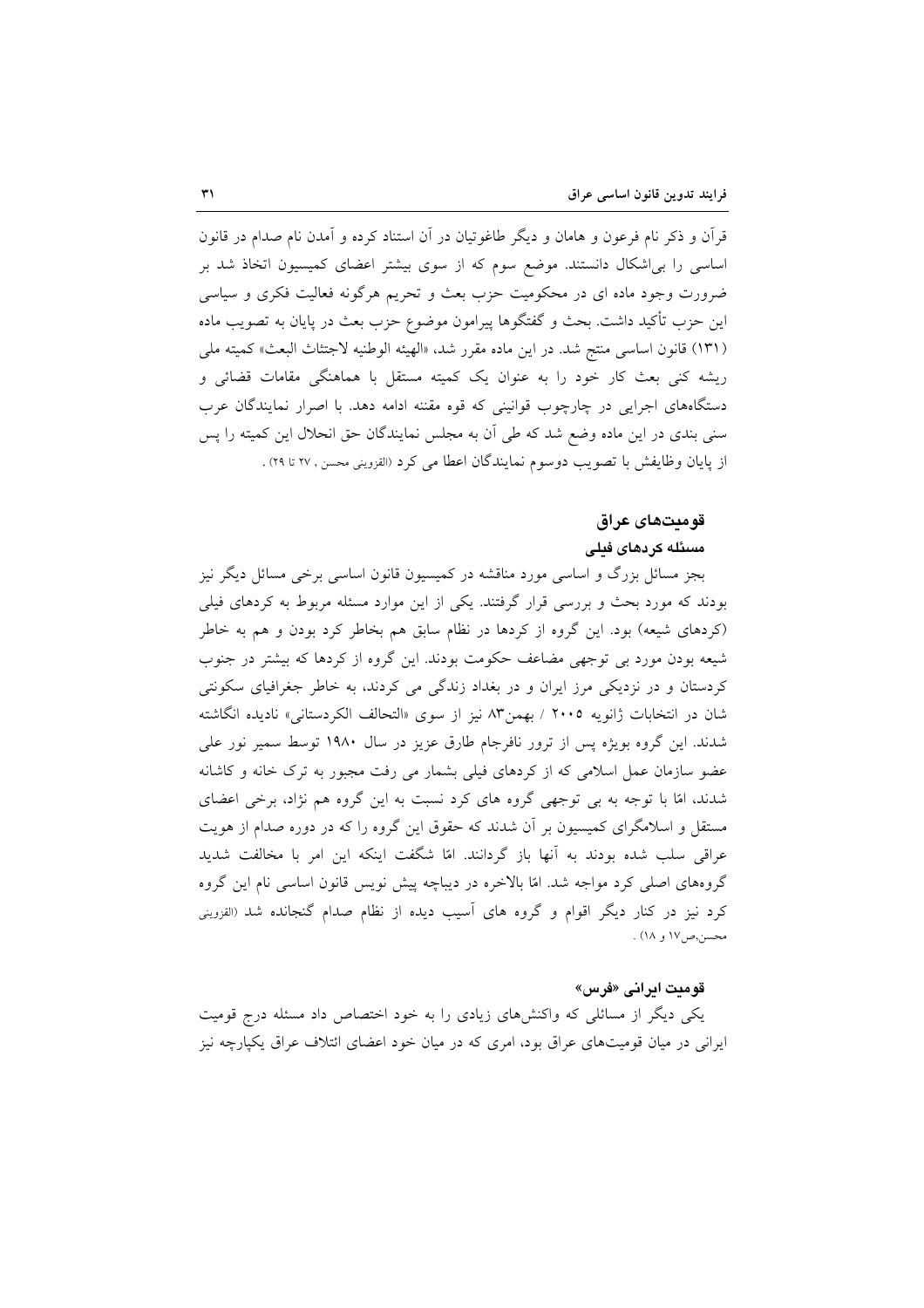واکنشهای متفاوت و بعضاً متعارض را در بر داشت. در متن پیشنهادی ماده سوم اینگونه آمده بود: ملت عراق از دو ملت اصلی عرب و کرد و قومیتهای اصلی ترکمن، کلدانی، آشوری، سریانی، ارمنی، شبک، (فارس)، یزیدیه و صابئین تشکیل شده که همگی آنها در دسترسی به حقوق ملم شان مساوى هستند (http://www.hoqouq.com/law,article393.html). امّا در ميان اين قومیتها عبارت «فارس» واکنشهایی را در بر داشت. به عنوان نمونه عباس بیاتی نماینده ترکمان و اسلامگرای کمیسیون قانون اساسی از ائتلاف عراق یکپارچه آن روز، آوردن قومیت «فارس» یا ایرانی را در میان قومیتهای عراق برای مشوه ساختن چهره قانون اساسی تلقی کرد. اما کردهای فیلی خود را کرد می دانستند نه فارس. در این بین ائتلاف کردستان نیز سکوت کرده بود و از کردی بودن فیلیها حمایت نمی کرد. این سکوت معنیدار بود. شاید گروه های اصلی کرد می خواستند فیلیها را از سر خود باز کنند. این در حالی است که در متن پیشنهادی، شبکها و ایزدیها (یزیدیها) که به مراتب جمعیت کمتر نسبت به کردهای فیلی دارند به عنوان دو قومیت قلمداد شدند. از سویی برخی از عراقبی های ایرانی تبار از بردن نام فارس های عراق استقبال کردند و افزودن نام کردهای فیلی را در کنار نام فارس ها خواستار . (http://www.sotaliraq.com/articlesiraq/nieuws.php?id14501) .

به هر ترتیب، تبدیل عراق عربی صدام به عراق مرکب از چند قومیت که یکی از أنها قومیت عربی می باشد به مذاق بسیاری از عرب گرایان خوش نیامد، از این روی اظهار داشتند که عراق هیچگاه از حکومتی فدرالی یا کانتونی چون سوئیس برخوردار نخواهد شد. اینها همه پرسی قانون اساسی عراق را همه پرسی برای تقسیم عراق تلقی می کردند (الشرق الاوسط,۳۰ اغسطس ٢٠٠٥ , شماره ٩٧٧٢).

#### قوم شىك

قوم شبک یکی از اقلیتهای قومی شیعی عراق است که محل سکونت آنان است. برخی سران این قوم خود را در اصل قزلباش و آریایی میدانند، از سویی از اینکه کردها این قوم را جزء کردها به حساب می آورند شکایت دارند و نسبت به پروژه کردی سازی اعتراض می کنند (نامه الدكتور حنين محمود القدو ...). امّا كردهايي مانند بارزاني شبك را شاخه اي از كردها مي دانند و از آنها با نام «کرد شبک» نام می برد و مخالفان کرد بودن شبک ها را به شدت تهدید می کنند (الاتحاد, ٢٣ ژوئن ٢٠٠٥). اما آوردن نام شبک در کنار اقلیت های قومی عراق به معنی آن است که شبکها از کردها محسوب نشدهاند، لذا این امر با مخالفت کردها مواجه بود. نزاعها در باب ذکر نام قومیتها در پایان به این انجامید که اساساً در قانون اساسی دائم نام هیچیک از این قومیتهای در شمار اقلیت ها ذکر نشود و به یک عبارت کلی بسنده شود و البته این جدای از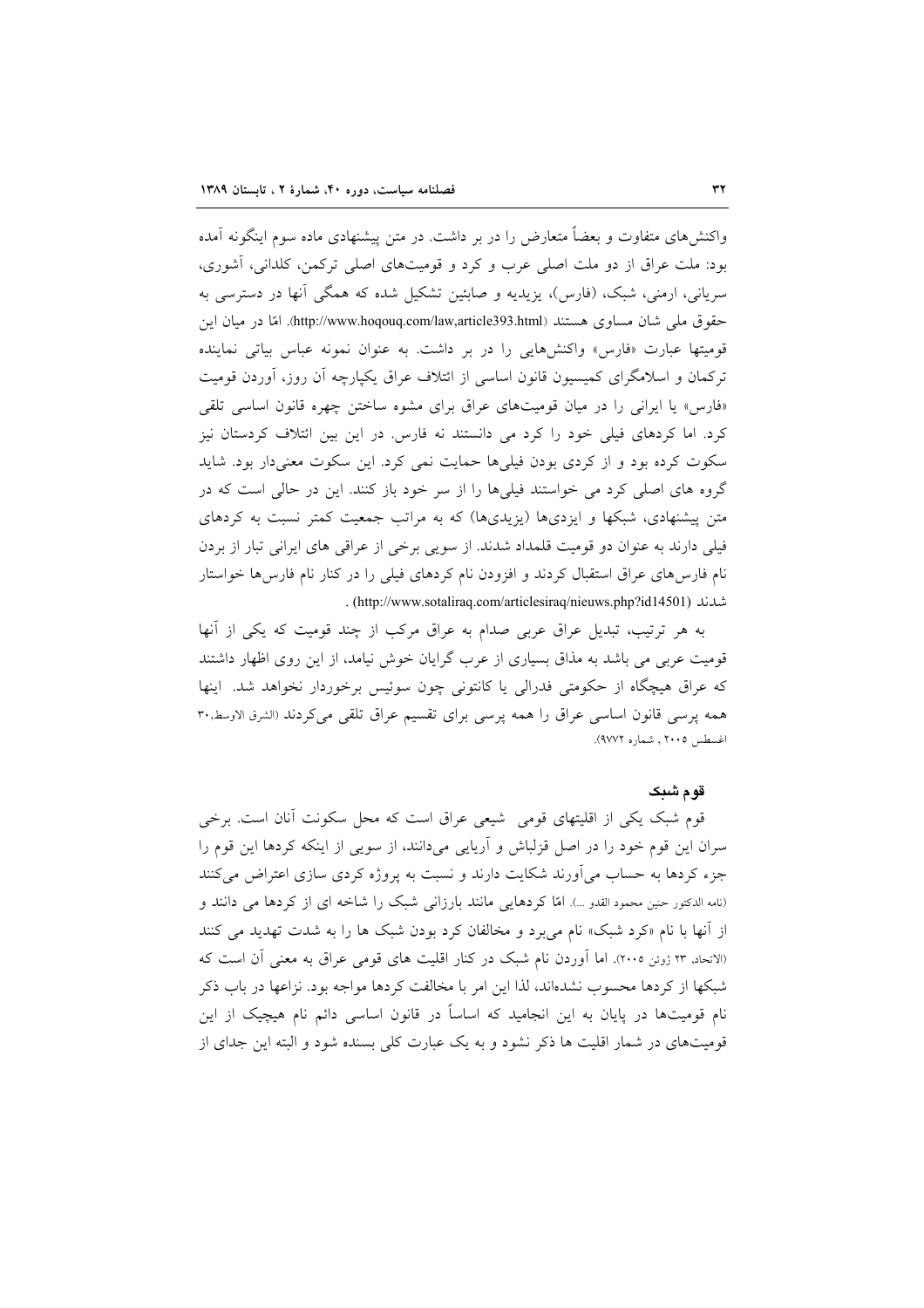اقلیتهای دینی بود که از آنها نام برده شده است. بنابراین مقرر شد در ماده سوم این عبارت گنجانده شود:

عراق کشوری است چند قومی و چند دینی و چند مذهبی که جزئی از جهان اسلام و عضو مؤسس و فعال جامعه کشورهای عرب بوده و به معاهدات آن پایبند می باشد (مسوده دستور جمهوريه العراق، ص٣) .

در این میان موارد اختلافی بسیاری مانند، اختیارات رئیس جمهور و نخست وزیر، جواز داشتن ملیتهای گوناگون برای یک عراقی، اعلام یک سقف زمانی برای حل مسئله کرکوک، مرز اقلیم کردستان، ایجاد پارلمان در اقلیمها یا عدم آن، و همچنین حق رقم زدن سرنوشت و فدرالیته اختیاری یا عدم آن برای کردها *(الشرق الاوسط، ۸ اغسطس۲۰۰۵،شماره ۹۷۵۰)* تا روزهای آخر حل نشده باقی ماندند.

یس از تدوین قانون واکنشهای متفاوت در قبال آن ایجاد شد. برخی آن را آزادمنشانهترین قانون اساسی خاورمیانه خواندند و برخی نیز از آن انتقاد کردند. به نظر برخی از صاحبنظران طی روند تدوین قانون اساسی ناهمگونیها و در مواردی دشمنی های قومی و فرقهای که تاریخ عراق همواره دستخوش آنها بوده است، از لایه های زیرین و غیر آشکار به سطح آمده و جلوه های نمایان تری یافته است (احمدی کوروش ,ص ٢٢٥ و ٢٢٦).

## روند تصويب قانون اساسى در مجلس و ادامه اختلافات

با آغاز دهه دوم اوت /اواخر مرداد و نزدیک شدن موعد ارائه پیش نویس قانون اساسی مهمترین مواد اختلافی فدرالیسم، نقش دین و چگونگی تقسسیم ثروتهای ملی بودند http://news.bbc.co.uk/go/pr/fr/-/hi/middle\_east\_news/newsid\_4170000/4170946.stm). امّا با تمام این تفاصیل پیش نویس قانون اساسی در موعد مقرر یعنی ۲۲ اوت /۳۱ مرداد به صحن علني مجلس موقت رفت. با ادامه مخالفتهاي گروه عرب سني مالکي از رهبران حزب الدعوه و نخست وزیر روزهای بعد عراق تهدید کرد که ائتلاف عراق یکپارچه و ائتلاف کردستان که ٢١٥ كرسي از ٢٧٥ كرسي يارلمان را در اختيار دارند به تنهايي پيش نويس را ارائه خواهند داد و منتظر اجماع نخواهند شد ( العرب, ٢٠٠٥٨،٢٣ شماره ٧٢٥٠). اين در حالي بود كه گروههاي سياسي بر اجماعی بودن قانون اساسی و نه رأی گیری در مورد اَن توافق کرده بودند. اما به هرترتیب در ۲۸ اوت /۲ شهریور مجلس نمایندگان قانون اساسی را برای به رفراندم گذاشتن تصویب کر د.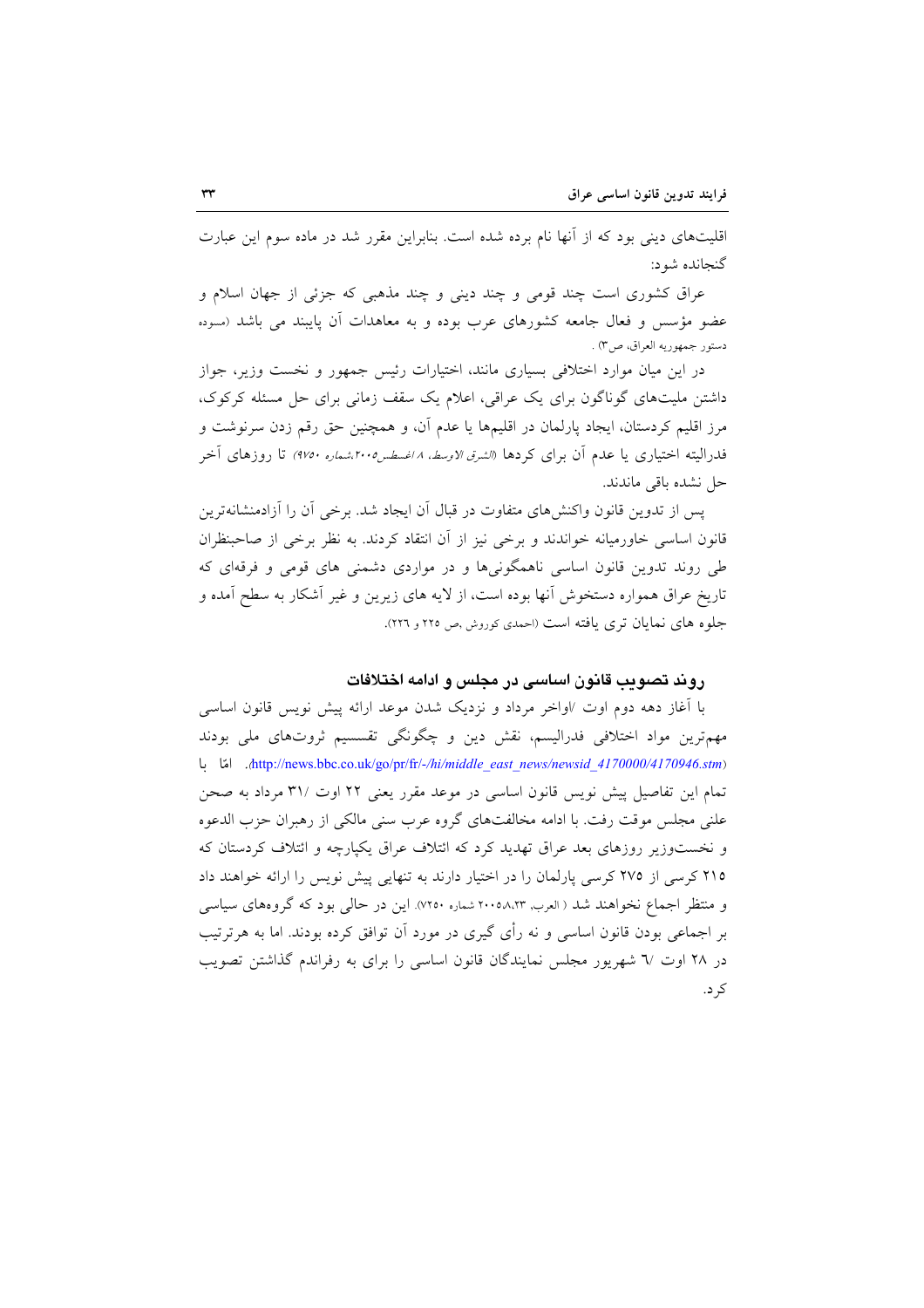فرایند رسیدن قانون اساسی به همه پرسی

در هفتم ماه سپتامبر / ١٦ شهريور صالح المطلگ از اعضاى جنجالي ١٥ نفره بر عزم «دورماندگان از نگارش قانون اساسی» بر ساقط کردن قانون اساسی سخن گفت. وی اظهار داشت: ما میتوانیم از دو راه این قانون اساسی را ساقط کنیم: نخست از طریق مخالفت دوسوم واجدین شرایط انتخابات در ۳ استان و دیگری عدم رسیدن آرای مثبت در کل عراق به ٥١ درصد در فراندوم قانون اساسی (الزمان, ۲۰۰۵٬۹۸ ,شماره ۲۲۰۸). این امر نشان میدهد که صالح المطلَّک بر خلاف برخی دیگر از سنیها با راهکار تحریم موافق نیست بلکه راهکار ساقط کردن قانون اساسی از راههایی که قانون پیش پای نهاده را برگزیده بود (کل العراق ۳سپتامبر ۲۰۰۵) .

به نظر می رسد با گذشت زمان بیشتر گروههای سنی بازی در چارچوب قواعد را به نفی بازی ترجیح دادند، «الصباح, ۲ سپتامبر ۲۰۰۵) بویژه اینکه این گروهها برخلاف انتخابات قبلی خود را برای انتخابات پارلمانی آتی آماده میکردند و بدن ترتیب قصد خروج از چارچوب و قواعد بازی را نداشتند.

در همین روزها بود که فشار کشورهای عربی باعث شد تا عبارت «عراق عضو مؤسس و فعال جامعه کشورهای عرب است» به پیش نویس اضافه شود (الصباح,۳سپتامبر ۲۰۰۵). در همین حال هیأت علماء المسلمین (مرجع دینی سنیهای عراق در آن ایام) با شدیدتر کردن لهجه خود، این قانون اساسی را قانون اساسی توطئه تلقی کرد (الشرقالاوسط, ١٦ سپتامبر ٢٠٠٥ , شماره ٩٧٨٩).

## برگزاری همه پرسی قانون اساسی و نتایج آن

بالاخره با وجود تمام اختلافات همه پرسی قانون اساسی عراق در روز ١٥ اکتبر / ٢٣ مهر تحت تدابیر شدید امنیتی با حضور حدود ۹ میلیون واجد شرایط، برگزار شد. این در حالی بود که چند پایگاه انتخاباتی در دیالی و دو دفتر وابسته به حزب اسلامی بزرگترین حزب سنی عراق که به جرگه موافقان شرکت در همه پرسی پیوسته و در لحظات آخر توافق نامهای با گروههای شیعی امضا کرده بود مورد حمله گروههای مسلح قرار گرفت. (http://arabic.cnn.com/2005/middle\_east/10/15/iraq.vote/index.html). حزب اسلامی در لحظات پایانی مانده به همه پرسی طبق توافقی در قبال تجدید نظر در قانون اساسی در پارلمان بعدي، قانون اساسي را تأييد كرد (القدس العربي, ١٧ تشرين الاول (اكتبر) ٢٠٠٥, شماره ٧٠٩٩) .

در ۲۵ اکتبر ۳٫ اَبان نتایج نهایی همه پرسی اعلام شد. به گزارش بی بی سی کمیسیون عالم مستقل انتخابات اعلام داشت که ۷۸ درصد از شرکت کنندگان به قانون اساسی رأی آری و ۲۱ درصد نیز رأی منفی دادند. در این بین شرکت کنندگان در استان نینوا به نسبت ٥٥ درصد به قانون اساسی رأی منفی دادند، امری که قانون اساسی را از نفی دوسوم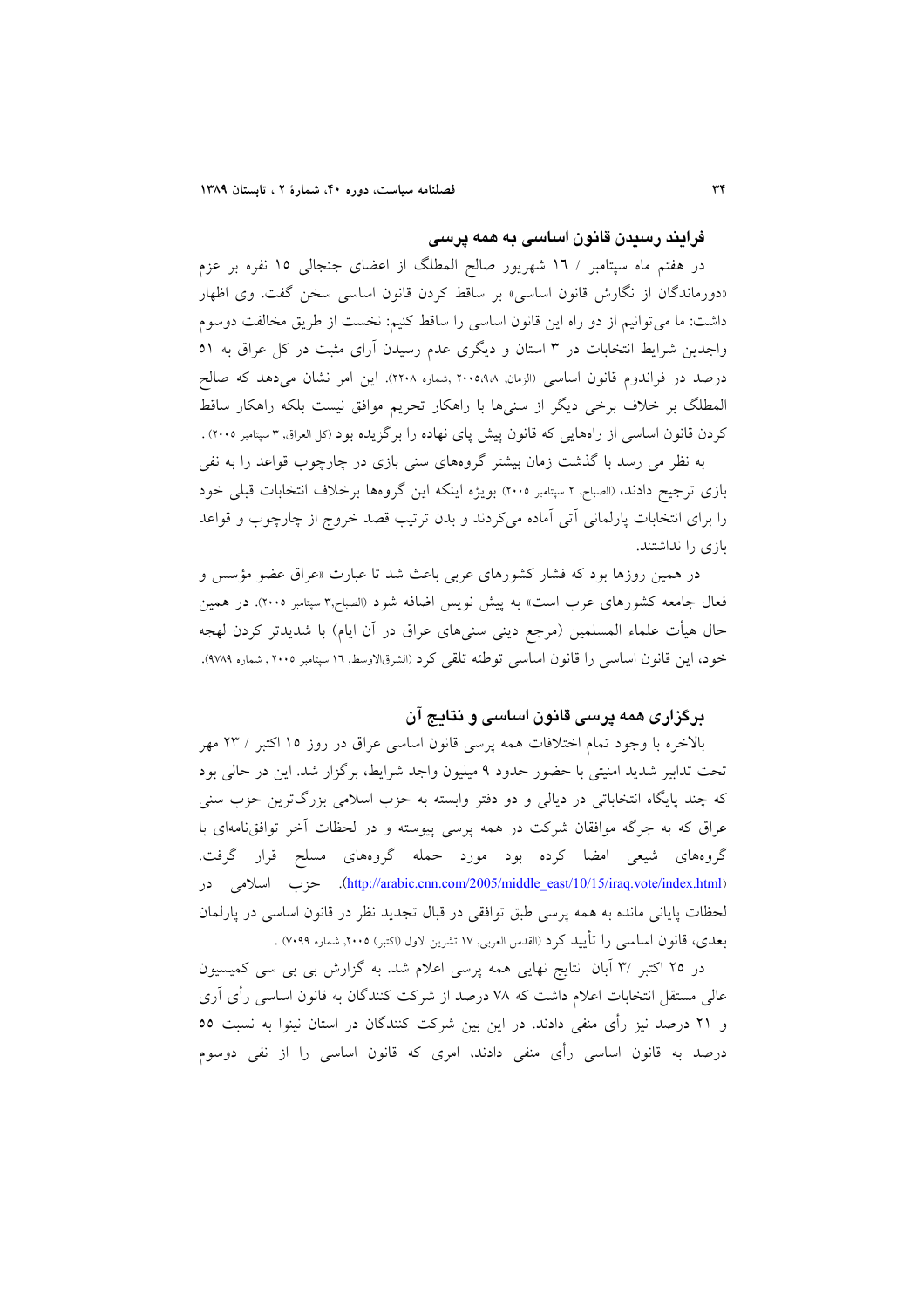شرکتکنندگان در ۳ استان که موجب نفی قانون اساسی می شد، نجات داد. مشارکتکنندگان در انتخابات در دو استان صلاح الدين و الأنبار نيز به نسبت ٨١ و ٩٦ درصد به قانون اساسى رأی منفی دادند و اگر نسبت مخالفت در استان نینوا نیز به دوسوم میرسید یعنی ۱۱ درصد بیشتر بود قانون اساسی شکست می خورد. از سویی مناطق شیعه نشین و کردنشین تأییدی وسیع را نسبت به قانون اساسی شاهد بودند. از طرفی مشارکت مردم در این همه پرسی ٦٣ درصد اعلام شد (http://news.bbc.co.uk/go/pr/fr/-/hi/arabic/newsid\_4374000/4374864.stm. می توان گفت توافق شیعیان و کردها با حزب اسلامی بسیار هوشمندانه بود، چرا که برخی تحلیلگران نرسیدن نسبت مخالفت با قانون اساسی در استان نینوا و موصل را بخاطر وجود نفوذ حزب اسلامی در این استان توصیف کردند ( الشرق الاوسط, ۱۸ اکتبر ۲۰۰۵ , شماره ۹۸۲۱). بنابراین، اگر این توافق در آخرین مراحل پایانی به انجام نمی رسید به احتمال زیاد با توجه به قانون مخالفت دوسوم شرکت کنندگان در سه استان، قانون اساسی شکست می خورد. به این ترتیب پس از کشمکشهای سیاسی فروان بالاخره عراق پس از دهها سال صاحب یک قانون اساسی دائم و دمکر اتیک شد.

#### نتىحە

شکل گیری قانون اساسی دائم عراق را میٍتوان بی گمان موفقیتی چشم گیر در عرصهٔ سیاسی امروز عراق تلقّی کرد. امری که با اتحاد نیروهای اسلامگرای شیعه و دخالت به موقع مرجعیّت شیعی صورت پذیرفت. چه گفته می شد امریکائیها پیش از اشغال عراق، قانون اساسی این کشور را نیز خود نوشته بودند، اما با اتحاد و پشتیبانی مرجعیّت چگونه این مرحلهٔ مهم از تاریخ سیاسی عراق به سود مردم عراق تمام شد. این در حالی است که امروز سخنان بسیاری درباره اين قانون اساسي در عراق وجود دارد، و قانون اساسي محل منازعهٔ بسياري و حتى مايهٔ اختلاف نیروهای تشکیل دهندهٔ ائتلاف عراق یکپارچه شده است. در این بین نوری المالکی و حزب الدعوه به شدت خواستار تعدیل قانون اساسی و دادن اختیارات بیشتر به دولت در مقابل حکومتهای محلّی می باشد، اما مجلس اعلی تا وقتی عبدالعزیز حکیم در قید حیات بود خواستار اجرایی شدن همین قانون اساسی وسرعت بخشیدن به فدرالیزه شدن عراق بود. این امر نشاندهندهٔ شکنندگی امور سیاسی در عراق به مثابهٔ روبنای شالودههای اجتماعی، مذهبی و قومی این کشور است که پروژهٔ موفق قانون اساسی عراق را به چالش کشیده، و پروندهٔ قانون اساسی عراق را مفتوح باقی گذاشته است. گویی این کشور با توجه به ساختارهای شکنندهاش به دشواری قادر خواهد بود از قانون اساسی پایدار برخوردار باشد.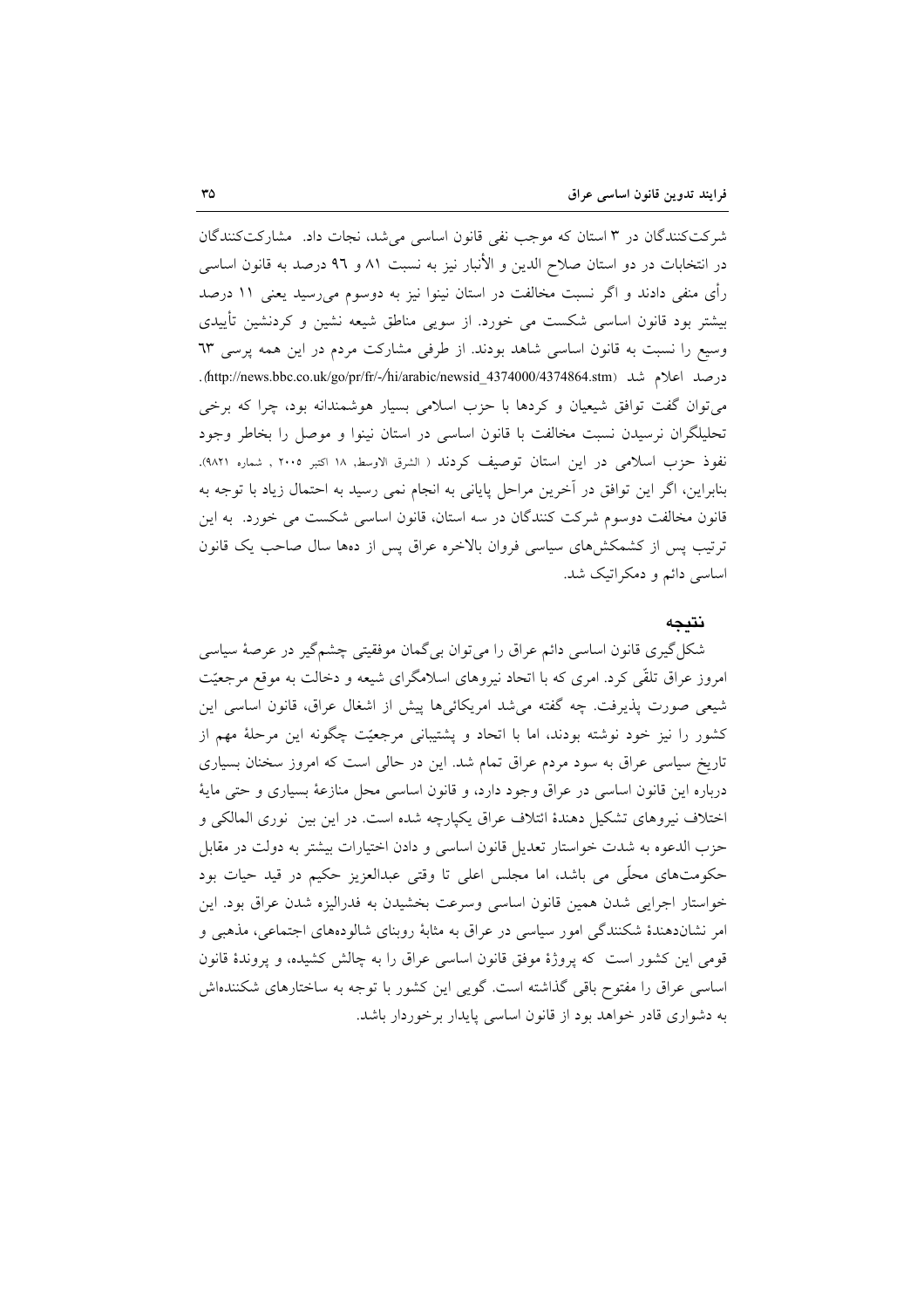# منابع و مآخذ:

## الف. فارسے

- ١. القزويني محسن (عضو لجنه صياغه الدستور) , **اشراقات في الدستور** , دار العلقمي للطباعه والنشر , كربلاء المقدسه.
- ٢. بول برمر مع مالكوم مك كوئل , عام قضيه في العراق النضال لبناء غد مرجو, ترجمه: عمر الايوبي, دار الكتاب العربي, بيروت.
	- ٣. دستور جمهوريه العراق, الباب الأول: المبادئ الأساسيه , آب , اغسطس ٢٠٠٥.
- ٤. كوروش احمدى, روند تدوين قانون اساسى عراق: تحليل۱ها و ديدگاهها , عراق پس از سقوط صدام , تهران ١٣٨٤ , دفتر مطالعات سياسي و بين المللي.

### ب. مطبوعات:

١. الاتحاد(عراق) , ٢٣ ژوئن ٢٠٠٥. ۲. الزمان (انگلستان) شماره های ۱۱۱۰،۱۷۷۵، ۱٤۱۲، ۱۴۶، ۱۲۸، ۱۲۱۲، ۱۷۲. ٣. الشرق الاوسط(انگلستان)شماره های ٩٧٧٢. ٩٧٥٠، ٩٩٩١، ٩٨٢١، ٩٨٢١، ٩٨٧٣، ٩٧٧٣. ٤. الصباح(عراق),٢ سپتامبر ٢٠٠٥ و ٣ سپتامبر ٢٠٠٥ و ١٢ سپتامبر ٢٠٠٥. ٥. العرب (انگلستان),شماره ٧٢٥٠. ٦. القدس العربي(انگلستان) ، شماره ٧٠٩٩. ٧. المدى (عراق) شماره هاى ١٥٪٢٠٤. ۸ الوطن (عربستان),شماره ۱۲٤۹. ٩. الوفاق (ايران) ,شماره ٢٢٥٣. ١٠. ايران (ايران),شماره ٣٢٣٢٥. ۱۱. كل العراق (عراق) ۳ سپتامبر ۲۰۰۵.

## ج. سایتها و خبرگزاریها:

- ۱. بی بی سی عربی http://news.bbc.co.uk . ٢. سايت ايراني حقوق http://www.hoqouq.com . ٣. سايت خبرى صوت العراقhttp://www.sotaliraq.com ٤. سايت دفتر آيت الله العظمى سيستانيhttp://www.sistani.org . ٥. سايت دولتي چين وابسته به خبرگزاري شينهوا http://arabic.peopledaily.com . ٦. سايت كردهاي فيلي http://www.faylee.org . y. سی ان ان عربیhttp://arabic.cnn.com . ٨. شبكه الجزير ه http://www.aljazeera.net . ٩. مؤسسه الاهرام http:// www.ahram.org.eg . ١٠. وكاله الأنباء القطر به http://www.qnaol.com . ١١. وكاله الأنباء الكويتيه (كونا)http://www.kuna.net.kw .
	- ١٢. وكاله انباء الشيعيه http://www.ebaa.net .